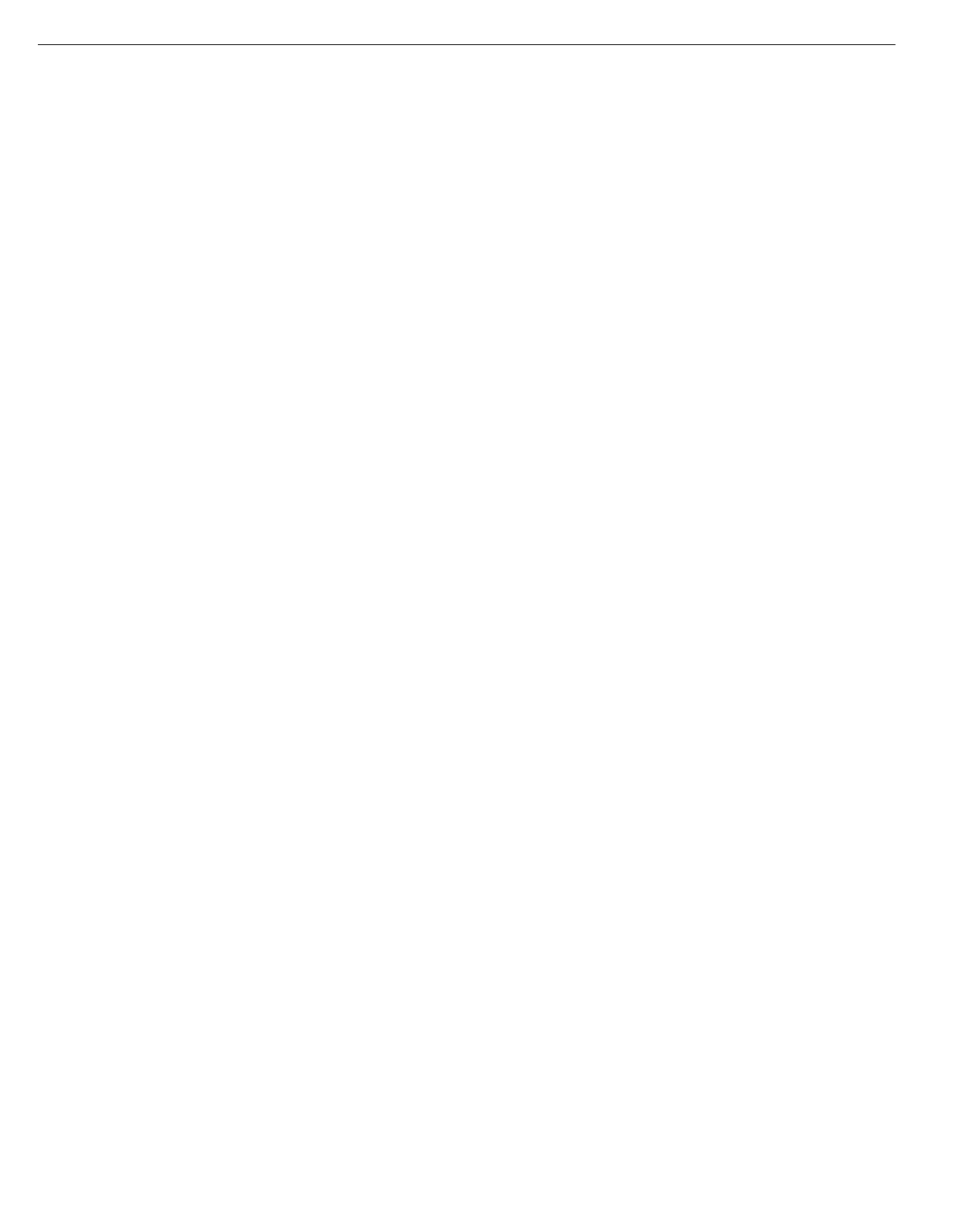# **PART I. INFORMATION REQUIRED IN THE SECTION 10(a) PROSPECTUS**

# **Item 1. Plan Information.\***

#### **Item 2. Registrant Information and Employee Plan Annual Information.\***

**\***The information required by Part I to be contained in the Section 10(a) prospectus is omitted from this registration statement in accordance with the Note to Part I of Form S-8 and Rule 428, and will be sent or given to participants as specified by Rule 428(b)(1) under the Securities Act.

# **PART II. INFORMATION REQUIRED IN THE REGISTRATION STATEMENT**

#### **Item 3. Incorporation of Documents by Reference.**

The following documents, which have been filed with the Commission, are incorporated herein by reference:

- (a) The Registrant's Registration Statement on Form 40-F filed with the Commission on May 1, 2018 and amended on May 25, 2018 (File No. 001-38480).
- (b) All other reports filed pursuant to Section 13(a) or 15(d) of the Securities Exchange Act of 1934, as amended (the "**Exchange Act**"), since the end of the fiscal year covered by the Registration Statement on Form 40-F filed with the Commission on May 1, 2018 and amended on May 25, 2018 incorporated by reference herein pursuant to (a) above.
- (c) The description of the Registrant's common shares contained in the Registration Statement on Form 40-F filed with the Commission on May 1, 2018 and amended on May 25, 2018 incorporated by reference herein pursuant to  $\overline{a}$ ) above, including any amendment or report filed for the purposes of updating such description.

In addition, unless otherwise stated herein, all documents subsequently filed with the Commission by the Registrant pursuant to Sections 13(a), 13(c), 14 or 15(d) of the Exchange Act prior to the filing of a post-effective amendment to this registration statement which indicates that all securities offered hereby have been sold or which deregisters all securities then remaining unsold, shall be deemed to be incorporated by reference in this registration statement and to be a part hereof from the date of filing of such documents. In addition, any report furnished by the Registrant on Form 6-K shall be deemed to be incorporated by reference in the registration statement if and to the extent that such report on Form 6-K so provides.

Any statement contained in a document incorporated or deemed to be incorporated by reference or deemed to be part of the registration statement shall be deemed to be modified or superseded for purposes of the registration statement to the extent that a statement contained in the registration statement or in any other subsequently filed document that also is, or is deemed to be, incorporated by reference or deemed to be part of the registration statement modifies or replaces such statement. Any statement contained in a document that is deemed to be incorporated by reference or deemed to be part of the registration statement after the most recent effective date may modify or replace existing statements contained in the registration statement. Any such statement so modified or replaced shall not be deemed, except as so modified or replaced, to constitute a part of the registration statement.

#### **Item 4. Description of Securities.**

Not applicable.

#### **Item 5. Interests of Named Experts and Counsel.**

None.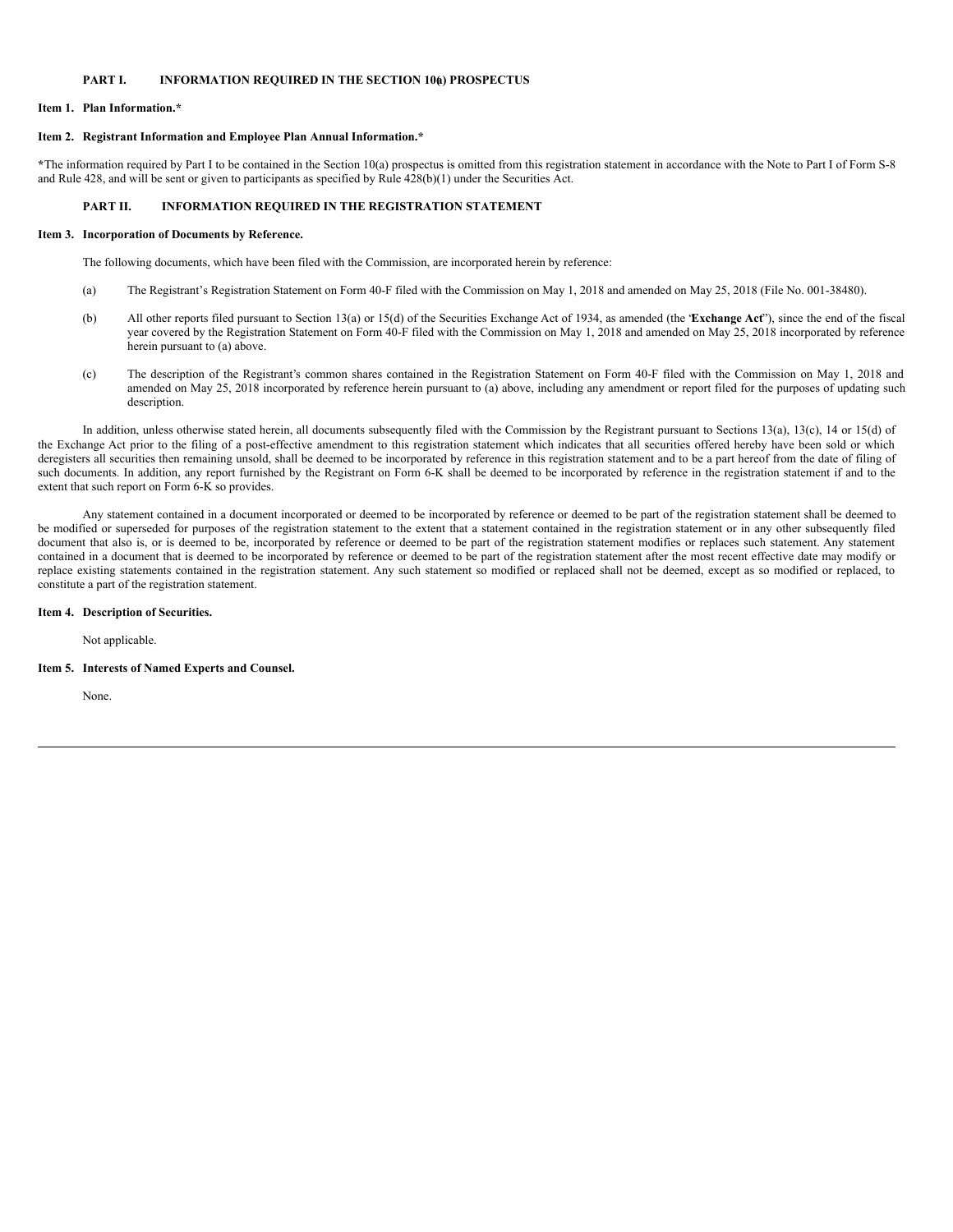#### **Item 6. Indemnification of Directors and Officers.**

Under the Canada Business Corporations Act (the "**CBCA**"), the Registrant may indemnify a present or former director or officer of the Registrant or another individual who acts or acted at the Registrant's request as a director or officer, or an individual acting in a similar capacity, of another entity, against all costs, charges and expenses, including an amount paid to settle an action or satisfy a judgment, reasonably incurred by the individual in respect of any civil, criminal, administrative, investigative or other proceeding in which the individual is involved because of that association with the Registrant or other entity. The Registrant may not indemnify an individual unless the individual acted honestly and in good faith with a view to the best interests of the Registrant, or, as the case may be, to the best interests of the other entity for which the individual acted as a director or officer or in a similar capacity at the Registrant's request, and, in the case of a criminal or administrative action or proceeding that is enforced by a monetary penalty, the individual had reasonable grounds for believing that the individual's conduct was lawful. The CBCA also provides that the Registrant may with the approval of a court, indemnify such an individual or advance moneys against all costs, charges and expenses reasonably incurred by the individual in connection with an action by or on behalf of the Registrant or other entity to procure a judgment in its favour, to which the individual is made a party because of the individual's association with the Registrant or other entity at the Registrant's request. The aforementioned individuals are entitled to indemnification from the Registrant if they were not judged by the court or other competent authority to have committed any fault or omitted to do anything that the individual ought to have done and the individual acted honestly and in good faith with a view to the best interests of the Registrant, or, as the case may be, to the best interests of the other entity for which the individual acted as a director or officer or in a similar capacity at the Registrant's request, and, in the case of a criminal or administrative action or proceeding that is enforced by a monetary penalty, the individual had reasonable grounds for believing that the individual's conduct was lawful. The Registrant may advance moneys to the individual for the costs, charges and expenses of the proceeding; however, the individual shall repay the moneys if the individual does not fulfill the conditions set out above.

The by-laws of the Registrant provide that, in accordance with the provisions of the CBCA and to the full extent provided therein, the Registrant shall indemnify a director or officer of the Registrant, a former director or officer of the Registrant or another individual who acts or acted at the Registrant's request as a director or officer, or an individual acting in a similar capacity, of another entity, against all costs, charges and expenses, including an amount paid to settle an action or satisfy a judgment, reasonably incurred by the individual in respect of any civil, administrative, investigative or other proceeding in which the individual is involved because of that association with the Registrant or other entity. The Registrant may extend the benefits of the foregoing indemnification to other persons, provided such persons are designated by way of a resolution of the board of directors of the Registrant.

Insofar as the indemnification for liabilities arising under the United States Securities Act of 1933, as amended (the "**Securities Act**"), may be permitted to directors, officers or persons controlling the Registrant pursuant to the foregoing provisions, the Registrant has been informed that in the opinion of the United States Securities and Exchange Commission (the "**SEC**"), such indemnification is against public policy as expressed in the Securities Act and is therefore unenforceable.

#### **Item 7. Exemption from Registration Claimed.**

Not Applicable.

# **Item 8. Exhibits**

The following exhibits are filed as part of this registration statement:

| Number | <b>Description</b>                                                                  |
|--------|-------------------------------------------------------------------------------------|
| 4.1    | Amended Stock Option Plan (effective September 25, 2009, as amended)                |
| 4.2    | Deferred Share Unit Plan (effective December 21, 2016)                              |
| 5.1    | Opinion of McCarthy Tétrault LLP                                                    |
| 23.1   | Consent of McCarthy Tétrault LLP (included in the Opinion filed as Exhibit 5.1)     |
| 23.2   | Consent of PricewaterhouseCoopers LLP                                               |
| 24.1   | Powers of Attorney (included on the signature pages to this registration statement) |
|        |                                                                                     |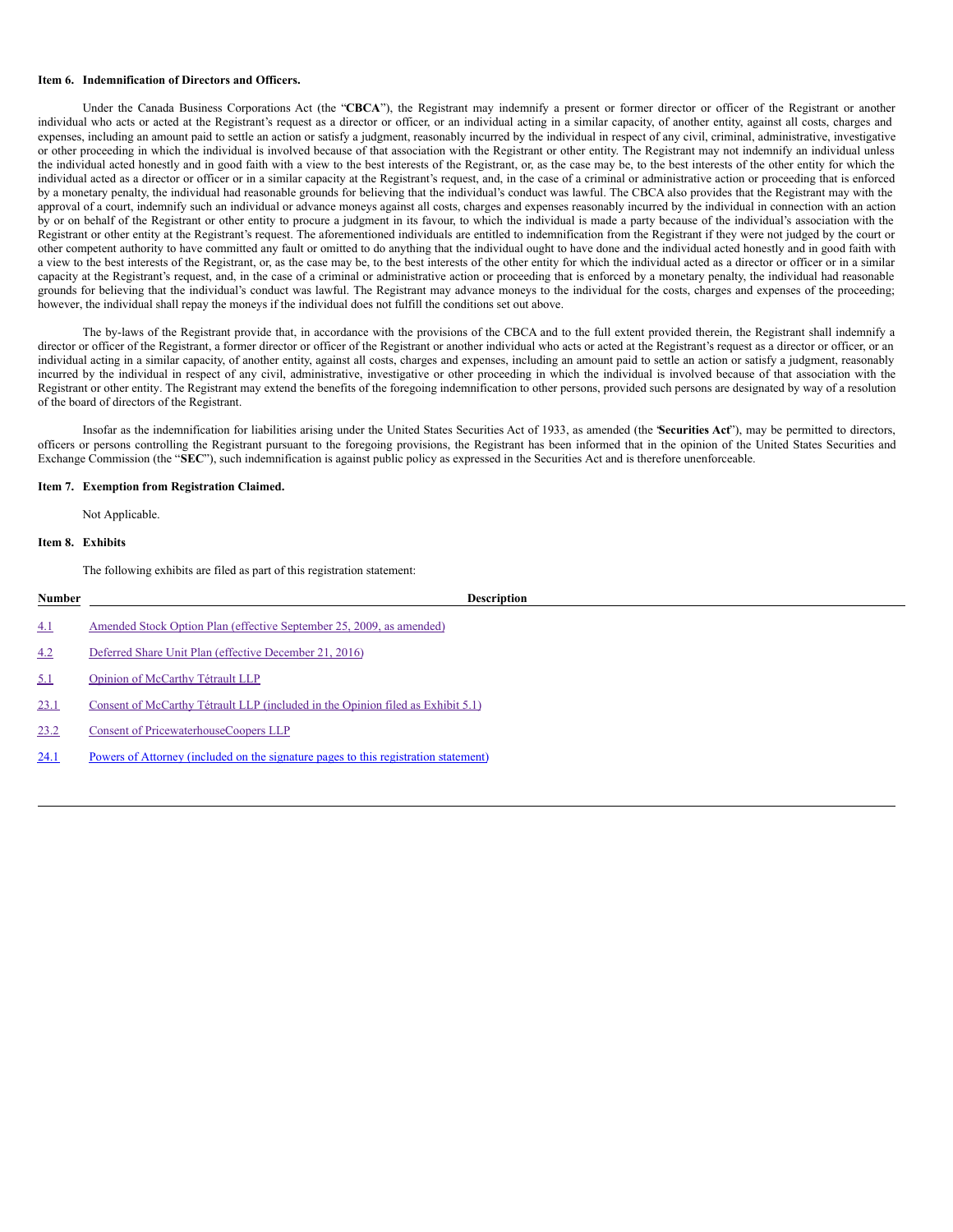#### **Item 9. Undertakings.**

#### (a) The undersigned Registrant hereby undertakes:

- (1) To file, during any period in which offers or sales are being made, a post-effective amendment to this registration statement:
	- (i) To include any prospectus required by Section  $10(a)(3)$  of the Securities Act;

(ii) To reflect in the prospectus any facts or events arising after the effective date of the registration statement (or the most recent post-effective amendment thereof) which, individually or in the aggregate, represent a fundamental change in the information set forth in the registration statement. Notwithstanding the foregoing, any increase or decrease in the volume of securities offered (if the total dollar value of securities offered would not exceed that which was registered) and any deviation from the low or high end of the estimated maximum offering range may be reflected in the form of prospectus filed with the Commission pursuant to Rule 424(b) if, in the aggregate, the changes in the volume and price represent no more than a 20% change in the maximum aggregate offering price set forth in the "Calculation of Registration Fee" table in the effective registration statement; and

(iii) To include any material information with respect to the plan of distribution not previously disclosed in the registration statement or any material change to such information in the registration statement;

*provided, however,* that paragraphs (a)(1)(i) and (a)(1)(ii) do not apply if the information required to be included in a post-effective amendment by those paragraphs is contained in periodic reports filed with or furnished to the Commission by the Registrant pursuant to Section 13 or Section 15(d) of the Exchange Act that are incorporated by reference in this registration statement.

(2) That, for the purpose of determining any liability under the Securities Act, each such post-effective amendment shall be deemed to be a new registration statement relating to the securities offered therein, and the offering of such securities at that time shall be deemed to be the initial *bona fide* offering thereof.

(3) To remove from registration by means of a post-effective amendment any of the securities being registered which remain unsold at the termination of the offering.

(b) The undersigned Registrant hereby undertakes that, for purposes of determining any liability under the Securities Act, each filing of the Registrant's annual report pursuant to Section 13(a) or Section 15(d) of the Exchange Act (and, where applicable, each filing of an employee benefit plan's annual report pursuant to Section 15(d) of the Exchange Act) that is incorporated by reference in the registration statement shall be deemed to be a new registration statement relating to the securities offered therein, and the offering of such securities at that time shall be deemed to be the initial bona fide offering thereof.

(h) Insofar as indemnification for liabilities arising under the Securities Act may be permitted to directors, officers and controlling persons of the Registrant pursuant to the foregoing provisions, or otherwise, the Registrant has been advised that in the opinion of the Commission such indemnification is against public policy as expressed in the Securities Act and is, therefore, unenforceable. In the event that a claim for indemnification against such liabilities (other than the payment by the Registrant of expenses incurred or paid by a director, officer or controlling person of the Registrant in the successful defense of any action, suit or proceeding) is asserted by such director, officer or controlling person in connection with the securities being registered, the Registrant will, unless in the opinion of its counsel the matter has been settled by controlling precedent, submit to a court of appropriate jurisdiction the question of whether such indemnification by it is against public policy as expressed in the Securities Act and will be governed by the final adjudication of such issue.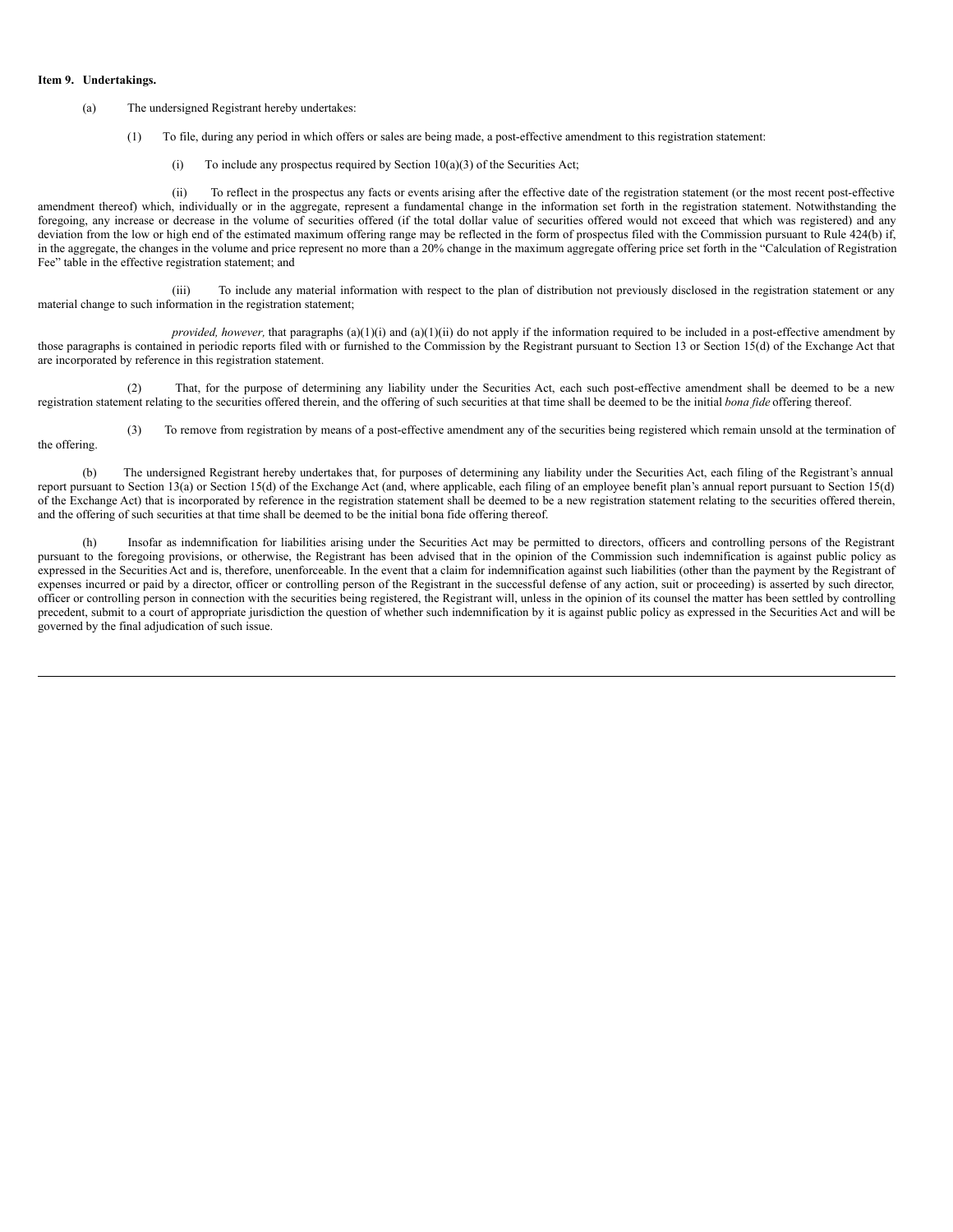# **SIGNATURES**

Pursuant to the requirements of the Securities Act of 1933, the Registrant certifies that it has reasonable grounds to believe that it meets all of the requirements for filing on Form S-8 and has duly caused this registration statement to be signed on its behalf by the undersigned, thereunto duly authorized, in the City of Halifax, Province of Nova Scotia, Canada, on June 1, 2018.

> **IMV INC.** (Registrant)

> > By: /s/ Pierre Labbé Pierre Labbé

Chief Financial Officer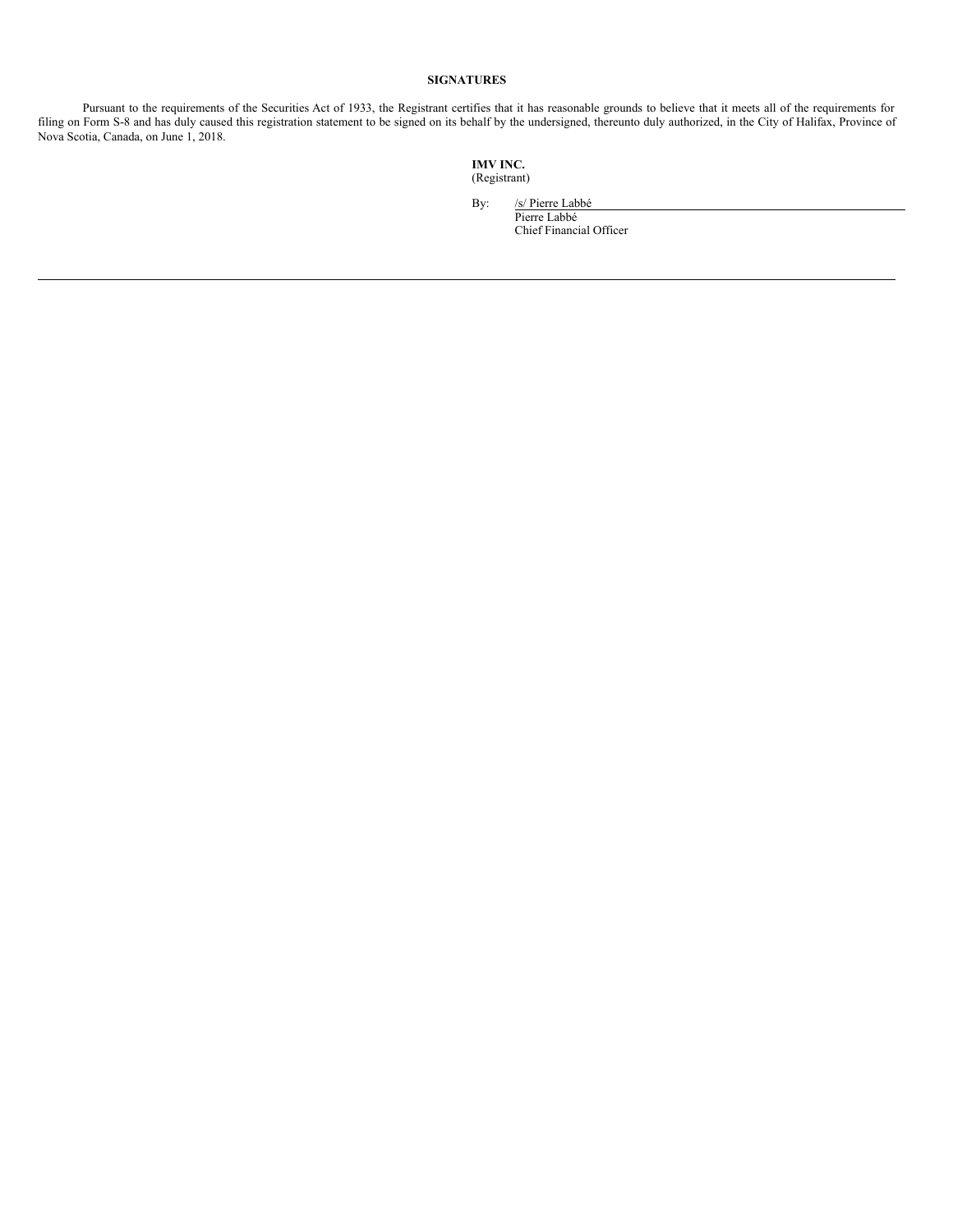# <span id="page-6-0"></span>**POWERS OF ATTORNEY**

KNOW ALL MEN BY THESE PRESENTS, that each person whose signature appears below constitutes and appoints Frederic Ors and Pierre Labbé, and each of them, his true and lawful attorneys-in-fact and agents, with full power of substitution and resubstitution, for him and in his name, place and stead, in any and all capacities, to sign any and all amendments to the registration statement, and to file the same, with all exhibits thereto and other documents in connection therewith, with the Securities and Exchange Commission, granting unto said attorneys-in-fact and agents and each of them, full power and authority to do and perform each and every act and thing requisite and Exchange Commission, granting unto said attorneys necessary to be done in and about the premises, as fully to all intents and purposes as he or she might or could do in person, hereby ratifying and confirming all said attorneysin-fact and agents of them or their substitute or substitutes, may lawfully do or cause to be done by virtue thereof.

Pursuant to the requirements of the Securities Act of 1933, as amended, this registration statement has been signed below by the following persons in the capacities indicated on June 1, 2018.

| Signature                                | <b>Title</b>                                                            |
|------------------------------------------|-------------------------------------------------------------------------|
| /s/ Frederic Ors<br>Frederic Ors         | Chief Executive Officer and Director<br>(Principal Executive Officer)   |
| /s/ Pierre Labbé<br>Pierre Labbé         | Chief Financial Officer<br>(Principal Financial and Accounting Officer) |
|                                          | Chairman of the Board of Directors                                      |
| Andrew Sheldon<br>/s/ James Hall         | Director                                                                |
| James Hall                               | Director                                                                |
| Wayne Pisano                             |                                                                         |
| /s/ Albert Scardino<br>Albert Scardino   | Director                                                                |
| /s/ Alfred Smithers<br>Alfred Smithers   | Director                                                                |
| /s/ Shermaine Tilley<br>Shermaine Tilley | Director                                                                |
|                                          |                                                                         |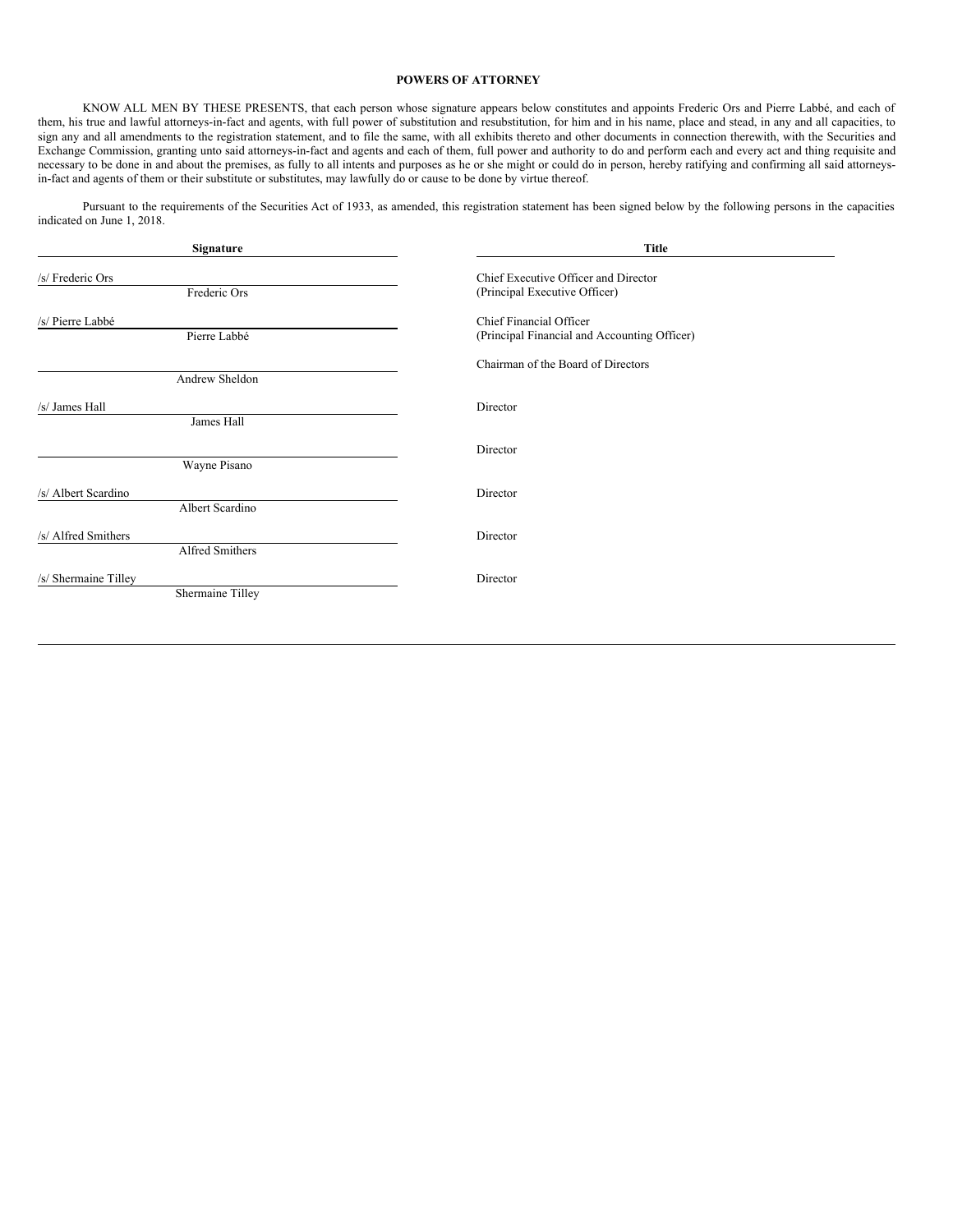# **AUTHORIZED REPRESENTATIVE**

Pursuant to the requirements of Section 6(a) of the Securities Act of 1933, as amended, the undersigned has signed this registration statement, solely in the capacity of the duly authorized representative of IMV Inc. in the United States, in the City of Newark, State of Delaware, on June 1, 2018.

# **PUGLISI & ASSOCIATES**

| Bv:    | /s/ Donald J. Puglisi |
|--------|-----------------------|
| Name:  | Donald J. Puglisi     |
| Title: | Managing Director     |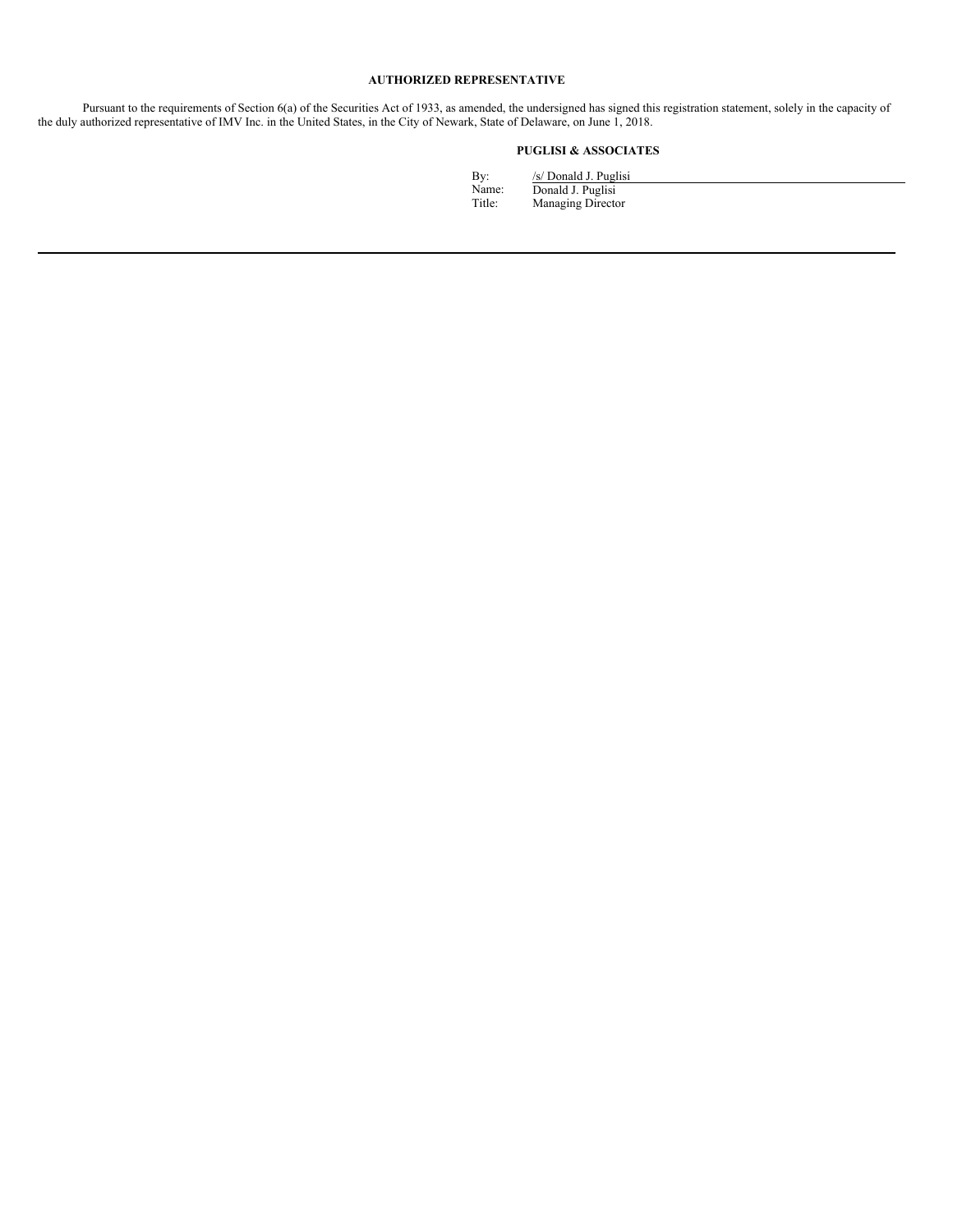## **IMV INC. AMENDED STOCK OPTION PLAN**

# **1. The Plan**

An amended stock option plan (the "**Plan**"), pursuant to which options to purchase common shares (the "**Shares**") in the capital of IMV Inc. (the "**Corporation**") may be granted to the directors, officers, employees and consultants of the Corporation and its subsidiaries, is hereby established on the terms and conditions set forth herein.

# **2. Purpose**

The purpose of this Plan is to advance the interests of the Corporation by encouraging the directors, officers, employees, consultants and holding companies of such persons of the Corporation and its subsidiaries to acquire Shares, thereby: (i) increasing the proprietary interests of such persons in the Corporation; (ii) aligning the interests of such persons with the interests of the Corporation's shareholders generally; (iii) encouraging such persons to remain associated with the Corporation; (iv) furnishing such persons with an additional incentive in their efforts on behalf of the Corporation; and (v) attracting new directors, officers, employees and consultants.

#### **3. Interpretation**

In this Plan:

- (a) "**Affiliate**" means, with respect to any person, any other person that controls or is controlled by or is under common control with the referent person;
- (b) "**Black-Out Period**" means any period during which a policy of the Corporation prevents a Participant from trading in the Shares or in any other securities of the Corporation or exercising or converting any exercisable or convertible securities of the Corporation including the Options;
- (c) "**Board**" means the board of directors of the Corporation;
- (d) "**Cause**" includes:
	- (i) the continued failure by the Participant to substantially perform his duties in connection with his employment by, or service to, the Corporation or its subsidiaries (other than as a result of a permanent disability) after the Corporation or its subsidiaries, as the case may be, has given the Participant reasonable written notice of such failure and a reasonable opportunity to correct it;
	- (ii) the engaging by the Participant in any act which is injurious to the Corporation or its subsidiaries or their reputation, financially or otherwise;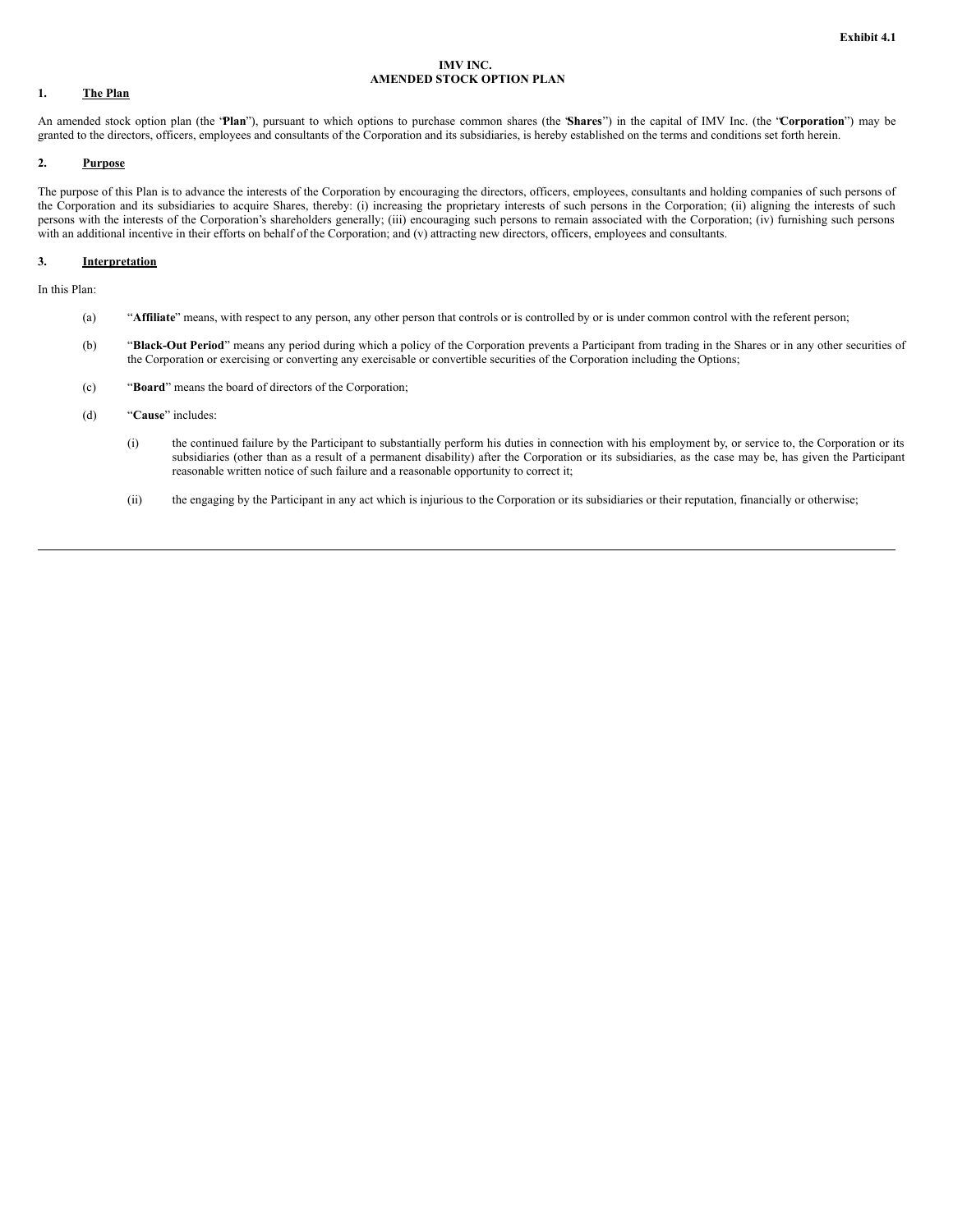- (iii) the engaging by the Participant in any act resulting or intended to result, directly or indirectly, in personal gain to the Participant at the expense of the Corporation or its subsidiaries;
- (iv) the conviction of the Participant by a court of competent jurisdiction on any charge involving fraud, theft or moral turpitude by the Participant in connection with the business of the Corporation or its subsidiaries; or
- (v) any other conduct that would constitute cause at common law.

# (e) "**Change of Control**" includes:

- (i) any change in the holding, direct or indirect, of the shares of the Corporation as a result of which a person, or group of persons acting jointly or in concert within the meaning of the *Securities Act* (Nova Scotia), are in a position to exercise effective control of the Corporation;
- (ii) the sale to a person, or group of persons acting jointly or in concert within the meaning of the*Securities Act* (Nova Scotia), of assets which aggregate more than 50% of the assets (measured by fair market value) of the Corporation and its Affiliates;
- (iii) an amalgamation, arrangement or other form of business combination of the Corporation with another corporation that results in the holders of voting securities of that other corporation holding, in the aggregate, more than 50% of all outstanding voting securities of the Corporation resulting from the business combination; or
- (iv) any other transaction that is deemed to be a "Change of Control" for the purposes of this Plan by the Board, in its sole discretion.
- (f) "**Market Price**" means the market price of the Shares at the date of grant of the Options, calculated as the VWAP, provided that if the date of grant of the Options would happen during a Black-Out Period, the Market Price will be such trading price for the five trading days commencing on the third trading day following the end of the Black-Out Period and the last day of that five-day period shall be the date of grant of the Options, or, if the Shares are not listed on a stock exchange, the fair market value of a Share on the day immediately preceding the date of grant of the Options as determined by the Board.
- (g) "VWAP" means the volume weighted average trading price of the Shares on the principal stock exchange on which the Shares are trading for the five trading days immediately preceding the day on which the Option is granted or exercised, as the case may be, rounded up to the nearest cent.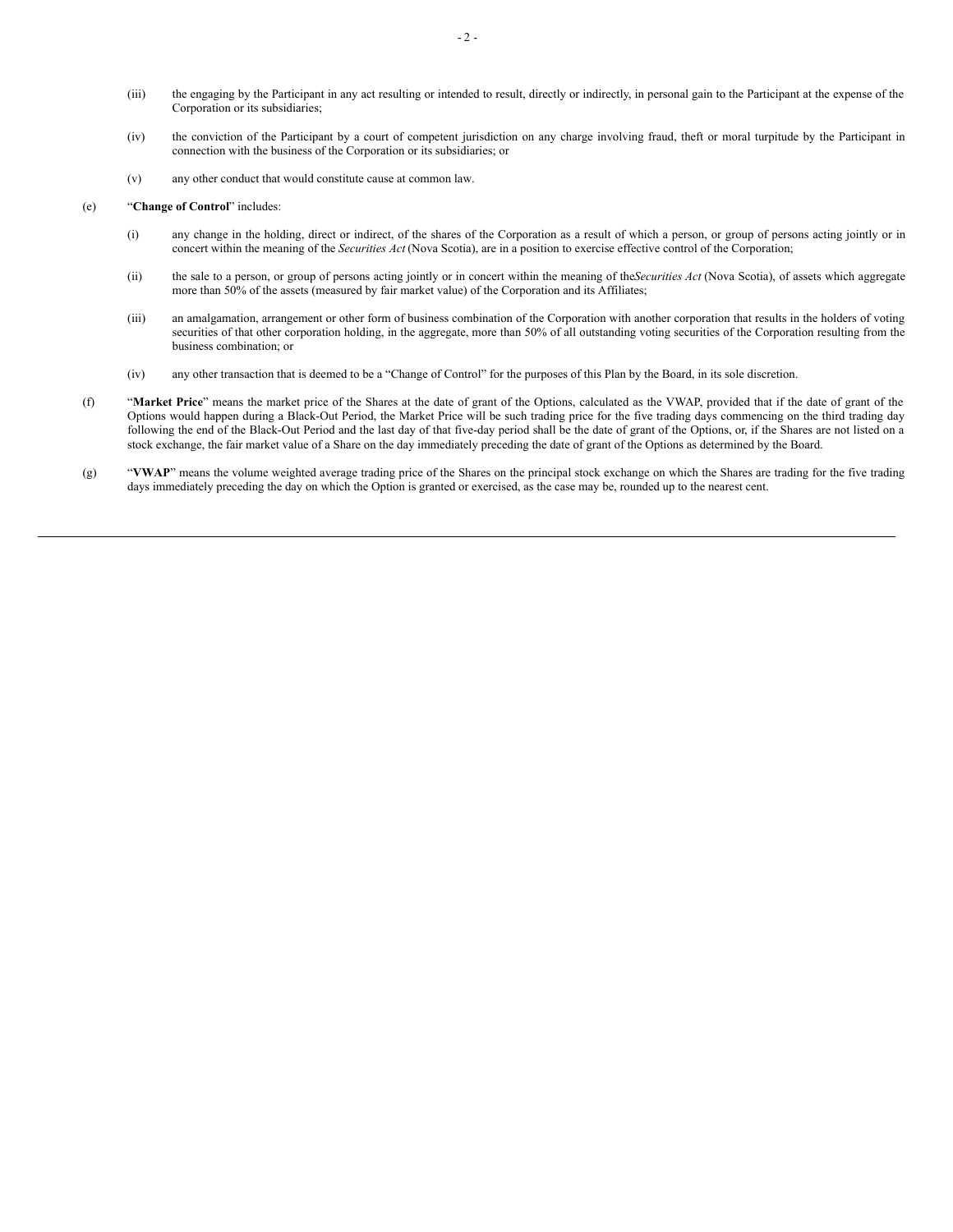# **4. Administration**

- (a) This Plan shall be administered by the Board.
- (b) Subject to the terms and conditions set forth herein, the Board is authorized to provide for the granting, exercise and method of exercise of Options (as defined in paragraph 4(d) below), all on such terms (which may vary between Options granted from time to time) as it shall determine. In addition, the Board shall have the authority to: (i) construe and interpret this Plan and all option agreements entered into hereunder; (ii) prescribe, amend and rescind rules and regulations relating to this Plan; and (iii) make all other determinations necessary or advisable for the administration of this Plan. All determinations and interpretations made by the Board shall be binding on all Participants (as defined in paragraph 7(a) below) and on their legal, personal representatives and beneficiaries.
- (c) Notwithstanding the foregoing or any other provision contained herein, the Board shall have the right to delegate the administration and operation of this Plan, in whole or in part, to a committee of the Board or to the President or any other officer of the Corporation. Whenever used herein, the term "Board" shall be deemed to include any committee or officer to which the Board has, fully or partially, delegated responsibility and/or authority relating to the Plan or the administration and operation of this Plan pursuant to this Section 4.
- (d) Options to purchase the Shares granted hereunder ("**Options**") shall be evidenced by (i) an agreement, signed on behalf of the Corporation and by the person to whom an Option is granted, which agreement shall be substantially in the form of Schedule A attached hereto, or (ii) a written notice or other instrument, signed by the Corporation, setting forth the material attributes of the Options.

#### **5. Shares Subject to Plan**

- (a) Subject to Section 16 below, the securities that may be acquired by Participants upon the exercise of Options shall consist of authorized but unissued Shares. Whenever used herein, the term "**Shares**" shall be deemed to include any other securities that may be acquired by a Participant upon the exercise of an Option, the terms of which have been modified in accordance with Section 16 below.
- (b) The aggregate number of Shares reserved for issuance under this Plan shall be equal to 3,437,500 Shares, subject to any adjustment as is provided for by Section 16.
- (c) If any Option granted under this Plan shall expire or terminate for any reason without having been exercised in full, any unpurchased Shares to which such Option relates shall be available for the purposes of the granting of Options under this Plan.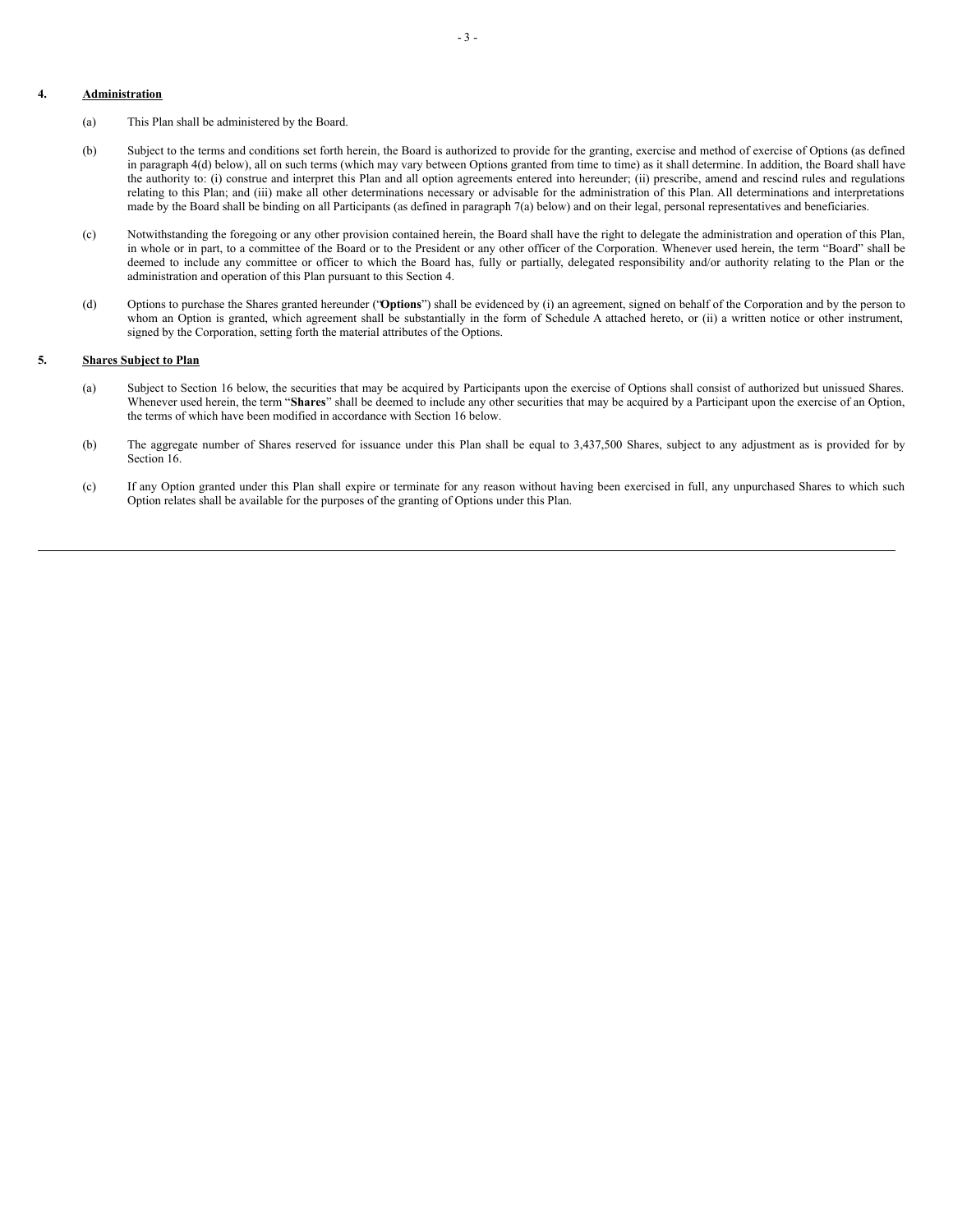# **6. Maintenance of Sufficient Capital**

The Corporation shall at all times during the term of this Plan ensure that the number of Shares it is authorized to issue shall be sufficient to satisfy the Corporation's obligations under all outstanding Options granted pursuant to this Plan.

# **7. Eligibility and Participation**

- (a) The Board may, in its discretion, select any of the following persons to participate in this Plan:
	- (i) directors of the Corporation or its subsidiaries;
	- (ii) officers of the Corporation or its subsidiaries;
	- (iii) employees of the Corporation or its subsidiaries;
	- (iv) consultants of the Corporation or its subsidiaries; and
	- (v) holding companies of the persons listed in paragraphs  $7(a)(i)$  to  $7(a)(iv)$  above,

(any such person having been selected for participation in this Plan by the Board is herein referred to as a "**Participant**"). The Corporation represents that directors, officers, employees, consultants and holding companies of such persons granted Options under this Plan are bona fide directors, officers, employees and consultants of the Corporation or its subsidiaries or holding companies of such persons.

(b) The Board may from time to time, in its discretion, grant an Option to any Participant, upon such terms, conditions and limitations as the Board may determine, including the terms, conditions and limitations set forth herein, provided that Options granted to any Participant shall be approved by the shareholders of the Corporation if the rules of any stock exchange on which the Shares are listed require such approval.

# **8. Exercise Price**

- (a) The Board shall, at the time an Option is granted under this Plan, fix the exercise price at which Shares may be acquired upon the exercise of such Option provided that such exercise price shall not be less than the Market Price.
- (b) If approved by the Board, in lieu of paying the exercise price for the Shares that may be issued pursuant to the exercise of Options, the Participant may elect to acquire the number of Shares determined by subtracting the exercise price from the VWAP, multiplying the difference by the number of Shares in respect of which the Option was otherwise being exercised and then dividing that product by such VWAP. In such event, the number of Shares as so determined (and not the number of Shares to be issued under the Option) will be deemed to be purchased and issued under the Plan and all the Options surrendered will be cancelled.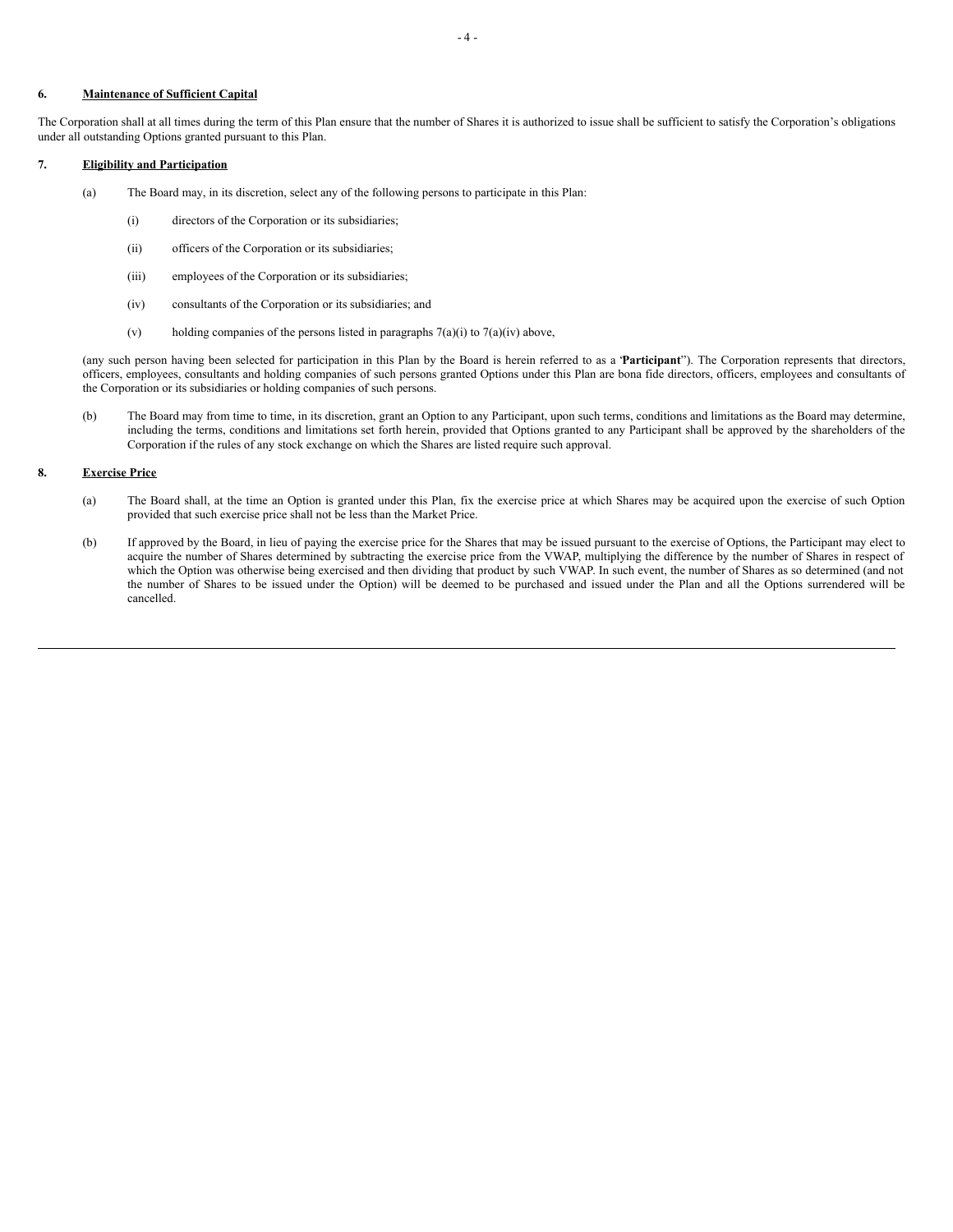(c) The Corporation will withhold taxes to the extent required by applicable laws in respect of the exercise of Options and the issuance of Shares or the payment of any amounts under this Plan and shall have the right to require that a Participant remit to the Corporation an amount in cash sufficient to satisfy any applicable withholding tax requirements.

# **9. Number of Optioned Shares**

The number of Shares that may be acquired under an Option granted to a Participant shall be determined by the Board as at the time the Option is granted, provided that:

- (a) during any twelve (12) month period, the number of Shares issued to insiders under this Plan or any other security based compensation arrangement (as such term is defined in the Toronto Stock Exchange Company Manual) of the Corporation shall not exceed ten percent (10%) of the issued and outstanding Shares; and
- (b) the number of Shares issuable to insiders, at any time, under this Plan or any other security based compensation arrangement (as such term is defined in the Toronto Stock Exchange Company Manual) of the Corporation shall not exceed ten percent (10%) of the issued and outstanding Shares.

#### **10. Term**

- (a) The period during which an Option may be exercised (the "**Option Period**") shall be determined by the Board at the time the Option is granted, subject to any vesting limitations which may be imposed by the Board in its sole unfettered discretion at the time such Option is granted and Sections 12, 13 and 17 below, provided that:
	- (i) no Option shall be exercisable for a period exceeding ten (10) years from the date the Option is granted;
	- (ii) no Option in respect of which shareholder approval is required under the rules of any stock exchange or exchanges on which the Shares are then listed shall be exercisable until such time as the Option has been approved by the shareholders of the Corporation; and
	- (iii) the Board may, subject to the receipt of any necessary regulatory approvals or shareholder approvals, in its sole discretion, accelerate the time at which any Option may be exercised, in whole or in part.
- (b) If the date on which an Option expires occurs during or within 10 business days after the last day of a Black-Out Period, the expiry date for the Option will be the last day of such 10 business day period.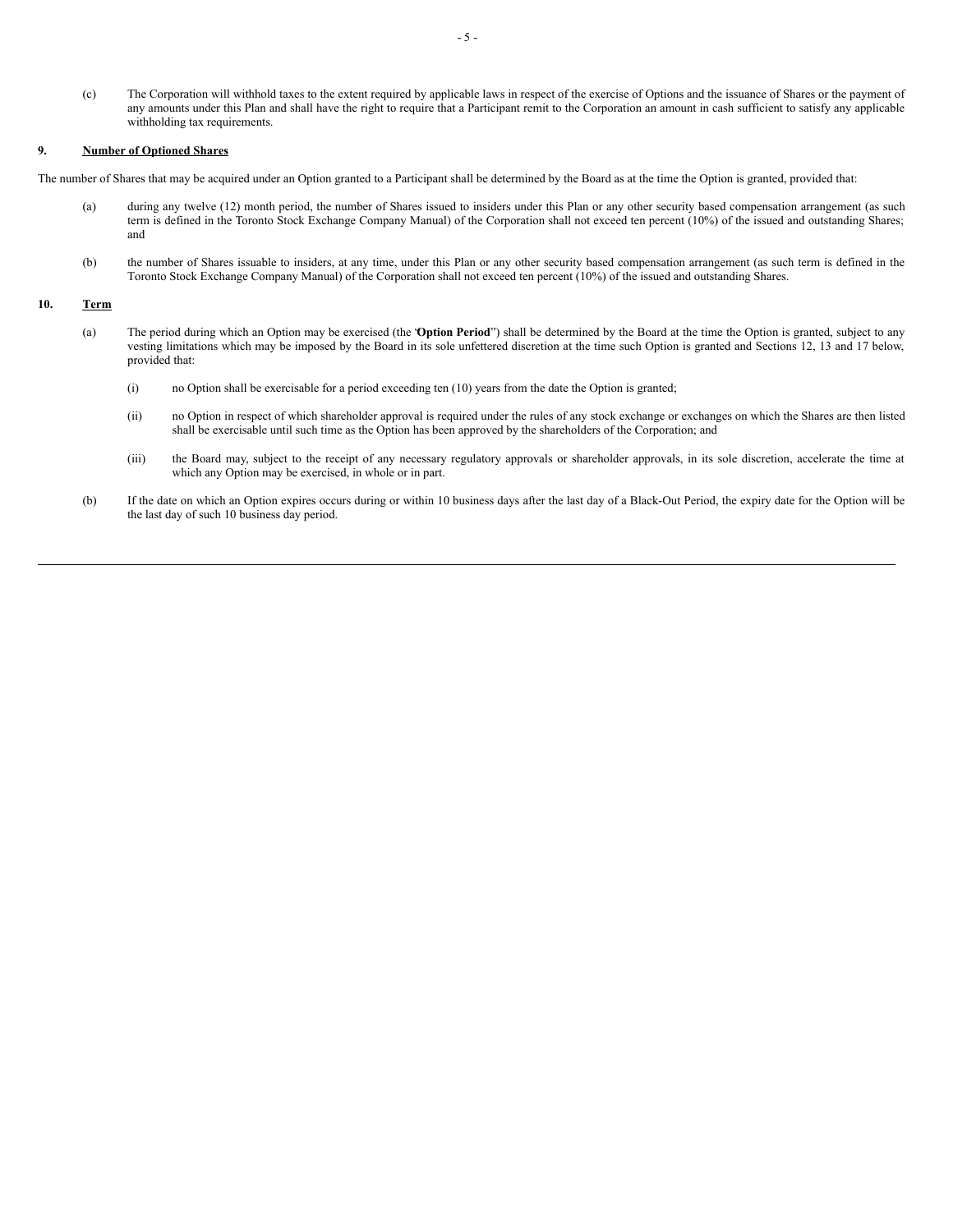# **11. Method of Exercise of Option**

- (a) Except as set forth in Sections 12, 13 and 17 below or as otherwise determined by the Board, no Option may be exercised unless the holder of such Option (or, in the case of an Option issued to a holding company, the holding company's owner) is, at the time the Option is exercised, a director, officer, employee, consultant of the Corporation or its subsidiaries (as the case may be).
- (b) Options that are otherwise exercisable in accordance with the terms thereof may be exercised in whole or in part from time to time.
- (c) Any Participant (or his legal, personal representative) wishing to exercise an Option shall deliver to the Corporation:
	- (i) a written notice expressing the intention of such Participant (or his legal, personal representative) to exercise his Option and specifying the number of Shares in respect of which the Option is exercised; and
	- (ii) subject to Section 8(b), a cash payment, certified cheque or bank draft representing the full purchase price of the Shares in respect of which the Option is exercised.
- (d) Upon the exercise of an Option as aforesaid, the Corporation shall use reasonable efforts to forthwith deliver, or cause the registrar and transfer agent of the Shares to deliver, to the relevant Participant (or his legal, personal representative) or to the order thereof, a certificate representing the aggregate number of fully paid and non-assessable Shares in respect of which the Option has been duly exercised. All Options granted under this Plan and Shares issued upon the exercise thereof shall bear any legend which may be required under applicable securities legislation.
- (e) The issuance of Shares upon the exercise of Options must comply with all applicable securities laws. Without limiting the foregoing, any Shares issued upon exercise of Options granted pursuant to this Plan must be registered under the United States Securities Act of 1933, as amended (the "**U.S. Securities Act**"), and all applicable state securities laws or must comply with the requirements of an exemption or exclusion therefrom. If the Shares issued upon exercise of Options are issued in reliance upon an exemption from the registration requirements of the U.S. Securities Act and applicable state securities laws, such Shares will be "restricted securities" (as such term is defined in Rule 144 under the U.S. Securities Act) and the certificate representing such Shares will bear a legend restricting the transfer of such securities under the U.S. Securities Act and applicable state securities laws. The Board may require that a Participant provide certain representations, warranties and certifications to the Corporation to satisfy the requirements of applicable securities laws, including without limitation, the registration requirements of the U.S. Securities Act and applicable state securities laws or exemptions or exclusions therefrom.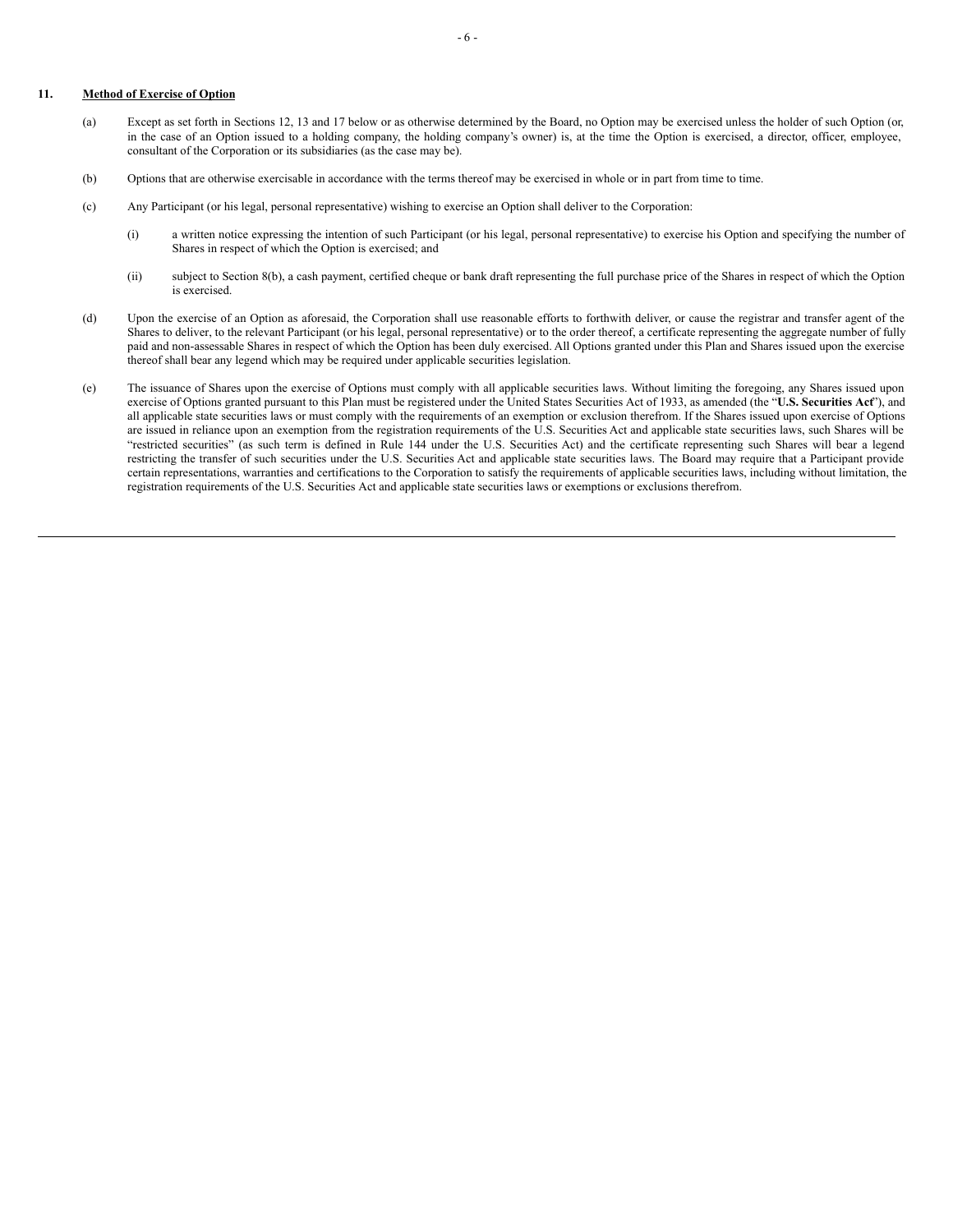# <span id="page-14-0"></span>**12. Ceasing to be a Director, Officer, Employee or Consultant**

- (a) Subject to Section 17, if any Participant shall cease to hold the position or positions as director, officer, employee or consultant of the Corporation or its subsidiaries (as the case may be) for any reason other than being dismissed from his office or employment for Cause, death or permanent disability, his Option will terminate at 6:00 p.m. (Halifax time) on the earlier of the date of the expiration of the Option Period and 90 days after the date such Participant ceases to hold the position or positions as director, officer, employee or consultant of the Corporation or its subsidiaries (as the case may be). During this period, a Participant may exercise his Option to the extent he was entitled to at the date of such cessation. Options that had not vested on the date of such cessation shall be immediately cancelled.
- (b) If any Participant shall cease to hold the position or positions as director, officer, employee or consultant of the Corporation or its subsidiaries (as the case may be) as a result of being dismissed from his office or employment for Cause or a Participant's contract as a consultant being terminated before its normal termination date for Cause, including where a Participant resigns his office or employment or terminates his contract as a consultant after being requested to do so by the Corporation or its subsidiaries as an alternative to being dismissed or terminated by the Corporation or its subsidiaries for Cause, his Options shall immediately be cancelled and may not be exercised as of the termination or dismissal date.
- (c) Neither the selection of any person as a Participant nor the granting of an Option to any Participant under this Plan shall: (i) confer upon such Participant any right to continue as a director, officer, employee or consultant of the Corporation or its subsidiaries (as the case may be); or (ii) be construed as a guarantee that the Participant will continue as a director, officer, employee or consultant of the Corporation or its subsidiaries (as the case may be).

#### **13. Death or Permanent Disability of a Participant**

In the event of the death or permanent disability of a Participant, any Option previously granted to him shall be exercisable until the end of the Option Period or until the expiration of 12 months after the date of death or permanent disability of such Participant, whichever is earlier, and then, in the event of death or permanent disability, only:

- (a) by the person or persons to whom the Participant's rights under the Option shall pass by the Participant's will or applicable law; and
- (b) to the extent that he was entitled to exercise the Option as at the date of his death or permanent disability. Options that had not vested on the date of his death or permanent disability shall be immediately cancelled.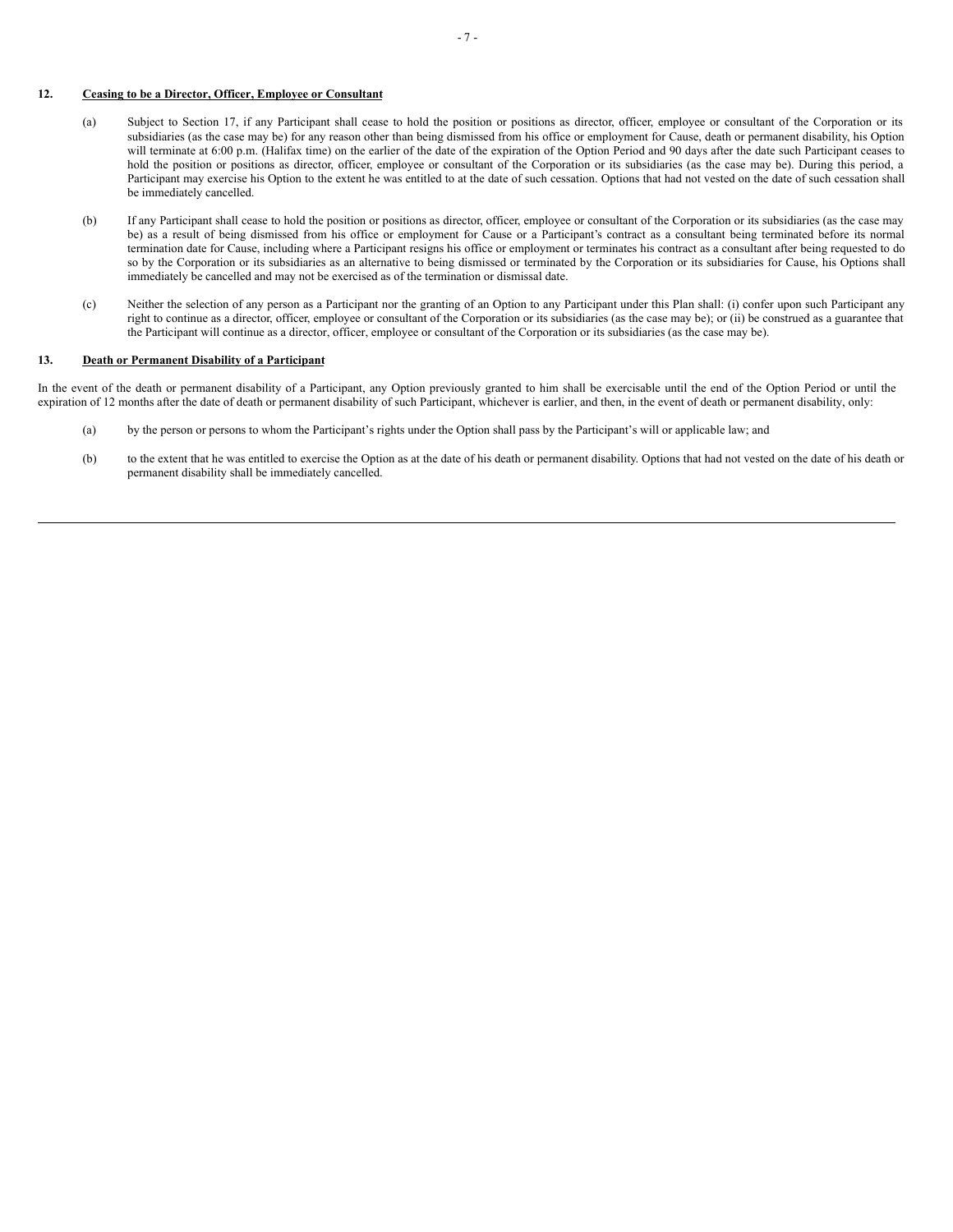# **14. Rights of Participants**

No person entitled to exercise any Option granted under this Plan shall have any of the rights or privileges of a shareholder of the Corporation in respect of any Shares issuable upon exercise of such Option until such Shares have been paid for in full and issued to such person.

#### **15. Proceeds from Exercise of Options**

The proceeds from any sale of Shares issued upon the exercise of Options shall be added to the general funds of the Corporation and shall thereafter be used from time to time for such corporate purposes as the Board may determine and direct.

#### **16. Adjustments**

- (a) The number of Shares subject to the Plan shall be increased or decreased proportionately in the event of the subdivision or consolidation of the outstanding Shares of the Corporation, and in any such event a corresponding adjustment shall be made to the number of Shares deliverable upon the exercise of any Option granted prior to such event without any change in the total price applicable to the unexercised portion of the Option, but with a corresponding adjustment in the price for each Share that may be acquired upon the exercise of the Option. In case the Corporation is reorganized or merged or consolidated or amalgamated with another corporation, appropriate provisions shall be made for the continuance of the Options outstanding under this Plan and to prevent any dilution or enlargement of the same.
- (b) Adjustments under this Section 16 shall be made by the Board, whose determination as to what adjustments shall be made, and the extent thereof, shall be final, binding and conclusive. No fractional Shares shall be issued upon the exercise of an Option following the making of any such adjustment.

# **17. Change of Control**

- (a) Notwithstanding any other provision herein, in the event of a proposed Change of Control, the Board may, as deemed necessary or equitable by the Board in its sole discretion and subject to regulatory approvals, as applicable, determine the manner in which all unexercised Options granted under the Plan will be treated including, for example, accelerating the vesting of the Options, accelerating the expiry of the Option Period of the Options and accelerating the time for the fulfillment of any conditions or restrictions on such exercise.
- (b) All determinations of the Board under this Section 17 will be binding for all purposes of the Plan.

# **18. Transferability**

All benefits, rights and Options accruing to any Participant in accordance with the terms and conditions of this Plan shall be non-transferable and non-assignable unless specifically provided herein and unless such transfer or assignment complies with all applicable securities laws. During the lifetime of a Participant, any Options granted hereunder may only be exercised by the Participant and in the event of the death or permanent disability of a Participant, by the person or persons to whom the Participant's rights under the Option pass by the Participant's will or applicable law.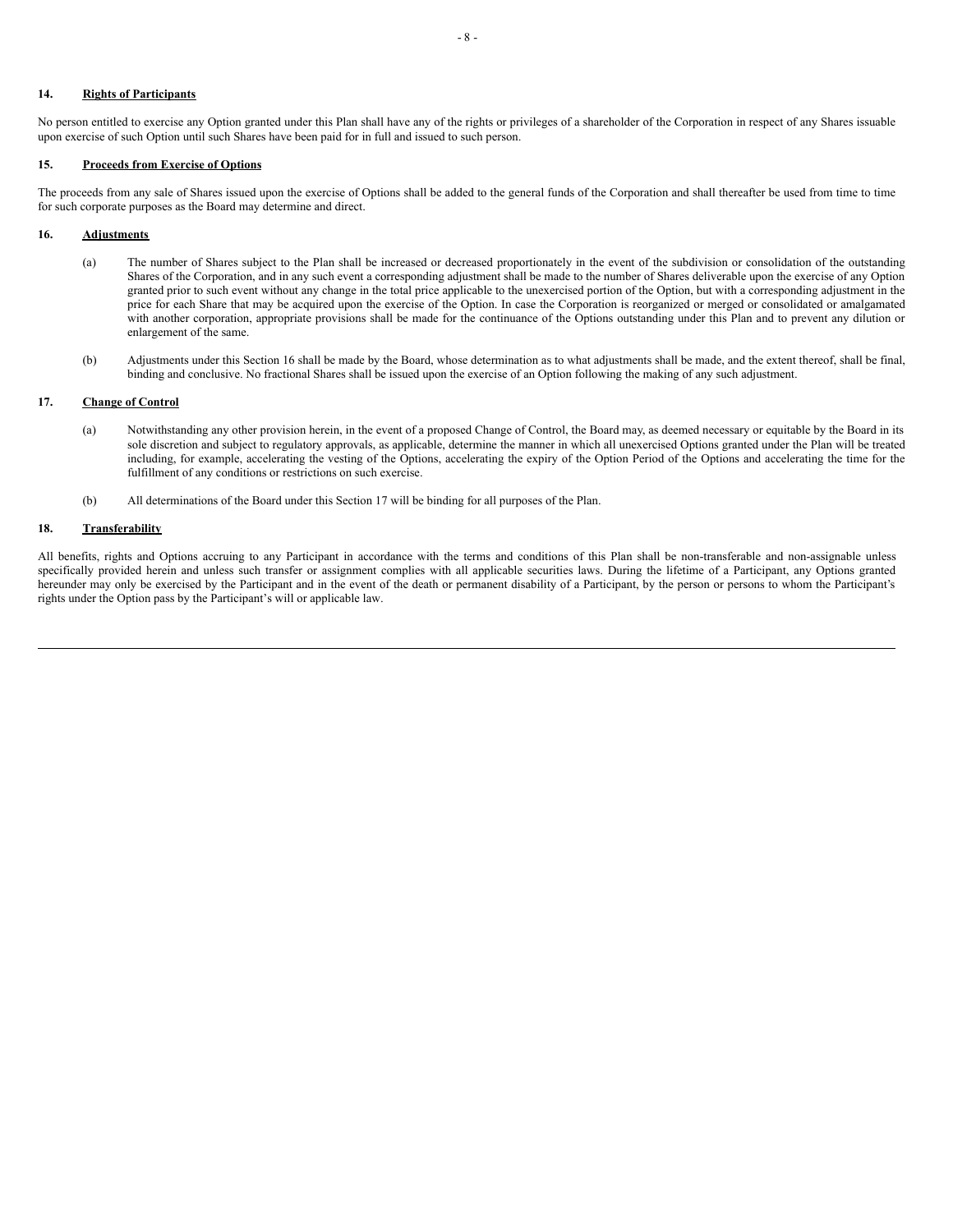#### **19. Amendment and Termination of Plan**

- (a) The Board may, at any time, suspend or terminate this Plan. The Board may also, at any time, amend or revise the terms of this Plan subject to the receipt of all necessary regulatory and shareholders approvals, provided that no such amendment or revision shall alter the terms of any Options theretofore granted under this Plan.
- (b) Without limiting the generality of the foregoing, the Board may make the following types of amendments to this Plan without seeking the approval of the shareholders of the Corporation:
	- (i) amendments of a "housekeeping" nature including, without limiting the generality of the foregoing, any amendment for the purpose of curing any ambiguity, error or omission in the Plan or to correct or supplement any provision of the Plan that is inconsistent with any other provision of the Plan;
	- (ii) amendments necessary to comply with the provisions of applicable laws (including, without limitation, the rules, regulations and policies of the Toronto Stock Exchange);
	- (iii) amendments necessary in order for Options to qualify for favourable treatment under applicable taxation laws;
	- (iv) amendments respecting the administration of the Plan;
	- (v) any amendment to the vesting provisions of the Plan;
	- (vi) in addition to the changes that may be made pursuant to Sections 16 and 17, amend any term of any outstanding Option (including, without limitation, the exercise price, vesting and expiry of the Option), provided that, (A) if the amendments would reduce the exercise price or extend the expiry date of Options granted to insiders, other than as authorized pursuant to Sections 16 and 17, approval of the disinterested shareholders of the Corporation must be obtained; and (B) the Board of Directors would have had the authority to initially grant the Option under the terms as so amended;
	- (vii) any amendment to the early termination provisions of the Plan or any Option, whether or not such Option is held by an insider of the Corporation, provided such amendment does not entail an extension beyond the original expiry date;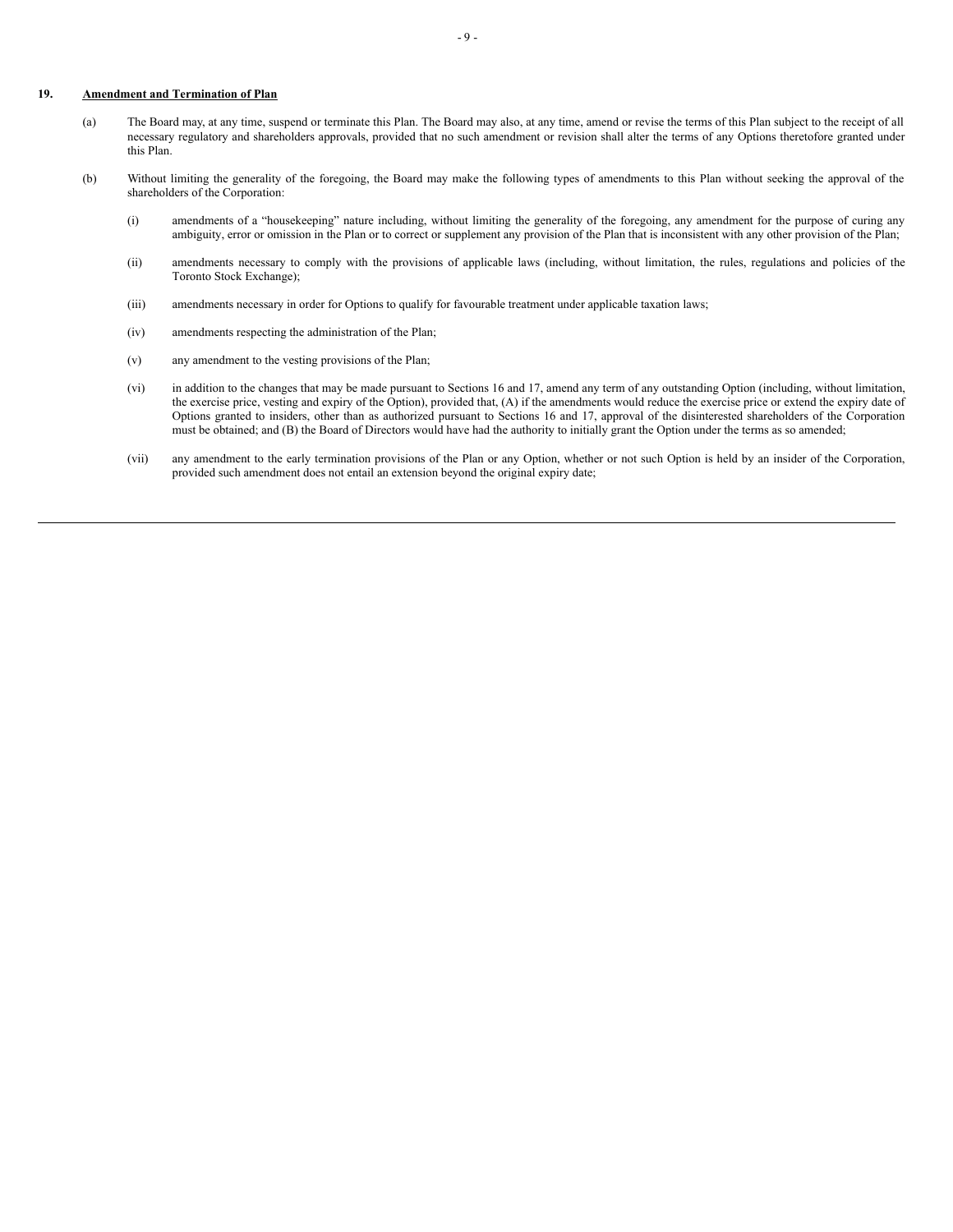- (viii) any amendment to the termination provisions of the Plan or any Option, provided any such amendment does not entail an extension of the expiry date of such Option beyond its original expiry date;
- (ix) the addition or modification of a cashless exercise feature, payable in cash or in securities, which provides for a full or partial deduction of the number of Shares reserved for issuance under this Plan;
- (x) amendments necessary to suspend or terminate the Plan; and
- (xi) any other amendment, whether fundamental or otherwise, not requiring shareholders' approval under applicable laws.
- (c) Notwithstanding the provisions of Section 19(b), the Board may not, without the approval of the shareholders of the Corporation, make amendments to the Plan for any of the following purposes:
	- (i) to increase the maximum number of Shares that may be issued pursuant to Options granted under the Plan as set out in Section 5(b);
	- (ii) to reduce the exercise price of Options for the benefit of an insider of the Corporation;
	- (iii) to extend the expiry date of Options for the benefit of an insider of the Corporation;
	- (iv) to increase the maximum number of Shares issuable pursuant to Section 9; and
	- $(v)$  to amend the provisions of this Section 19 $(c)$ .
- (d) In the event of any conflict between Sections 19(b) and 19(c), the latter shall prevail.

# **20. Necessary Approvals**

The obligation of the Corporation to issue and deliver Shares in accordance with this Plan and Options granted hereunder is subject to applicable securities legislation and to the receipt of any approvals that may be required from any regulatory authority or stock exchange having jurisdiction over the securities of the Corporation. If Shares cannot be issued to a Participant upon the exercise of an Option for any reason whatsoever, the obligation of the Corporation to issue such Shares shall terminate and any funds paid to the Corporation in connection with the exercise of such Option will be returned to the relevant Participant as soon as practicable.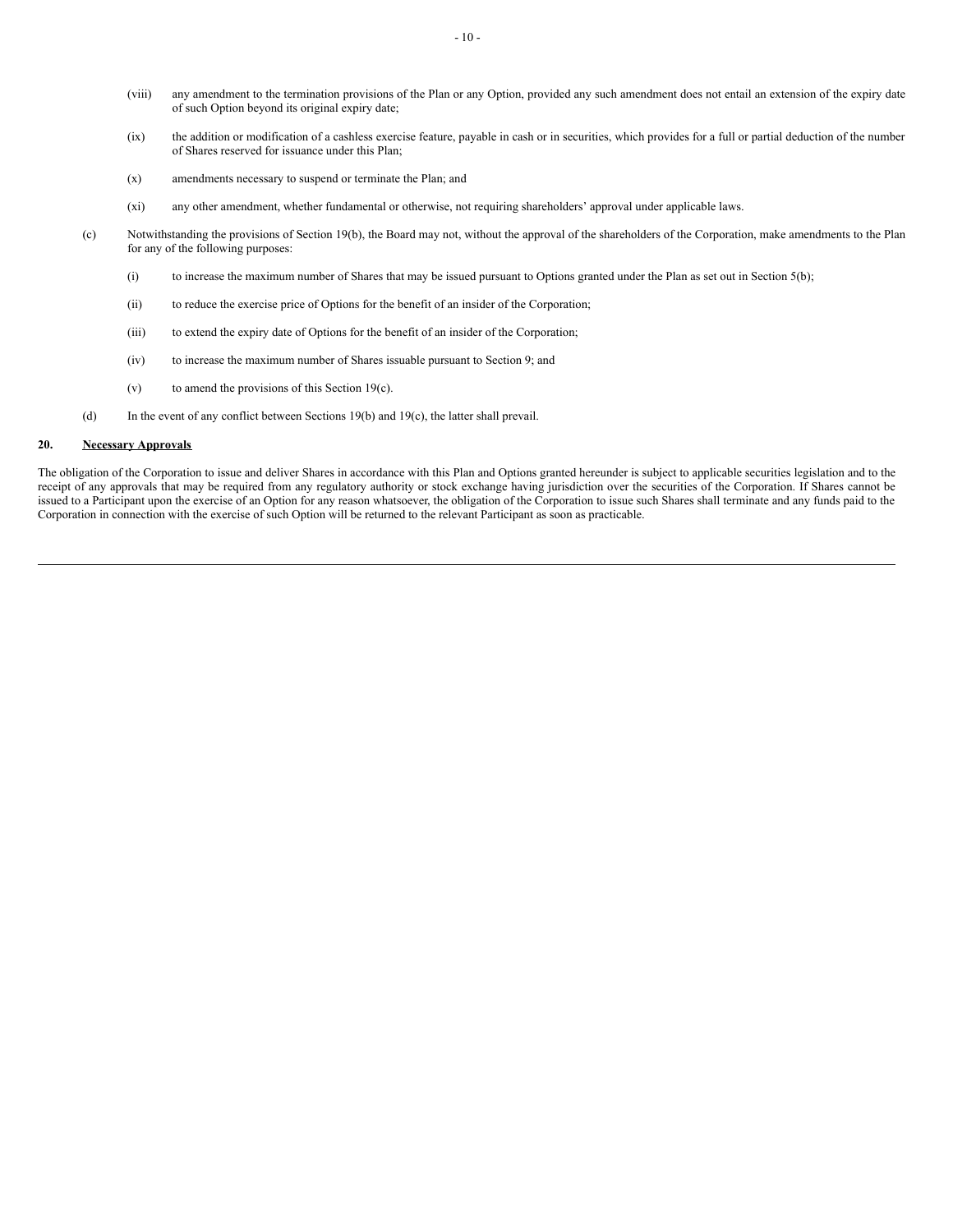# **21. Stock Exchange Rules**

This Plan and any option agreements entered into hereunder shall comply with the requirements from time to time of the stock exchange or exchanges on which the Shares are listed.

#### **22. United States Tax Law Matters**

The provisions specified under this Section 22 apply only to persons who are otherwise eligible to receive an Option under the Plan and are subject to United States federal income tax (any such person, a "**U.S. Taxpayer**") pursuant to the U.S. Internal Revenue Code of 1986, as amended (the "**U.S. Tax Code**"). This Section 22 does not and will not add to or modify the Plan in respect of any other category of Participant who is not a U.S. Taxpayer.

- (a) No Option granted under the Plan shall be intended to meet the requirements of Section 422 of the U.S. Tax Code.
- (b) Options shall be issued to U.S. Taxpayers only to the extent the Shares constitute "service recipient stock" within the meaning of Section 409A of the U.S. Tax Code. No Option shall be granted to a U.S. Taxpayer unless the exercise price of such Option shall be not less than 100% of the fair market value of a Share on the date of grant of such Option (determined by the Board in a manner that satisfies the requirements of Section 409A of the U.S. Tax Code). It is the intention of the Corporation that no Option shall be "deferred compensation" subject to Section 409A of the U.S. Tax Code, unless and to the extent that the Board specifically determines otherwise, and the Plan and the terms and conditions of Options granted to U.S. Taxpayers shall be interpreted and administered accordingly.

#### **23. Right to Issue Other Shares**

The Corporation shall not by virtue of this Plan be in any way restricted from declaring and paying stock dividends, issuing further Shares, varying or amending its share capital or corporate structure or conducting its business in any way whatsoever.

# **24. Notice**

Any notice required to be given under this Plan shall be in writing and shall be given by registered mail, postage prepaid or delivered by courier or by facsimile transmission addressed, if to the Corporation, at its principal address as shown on its SEDAR profile; or if to a Participant, to such Participant at his address as it appears on the books of the Corporation or in the event of the address of any such Participant not so appearing then to the last known address of such Participant; or if to any other person, to the last known address of such person.

#### **25. Gender**

Whenever used herein words importing the masculine gender shall include the feminine and neuter genders and vice versa.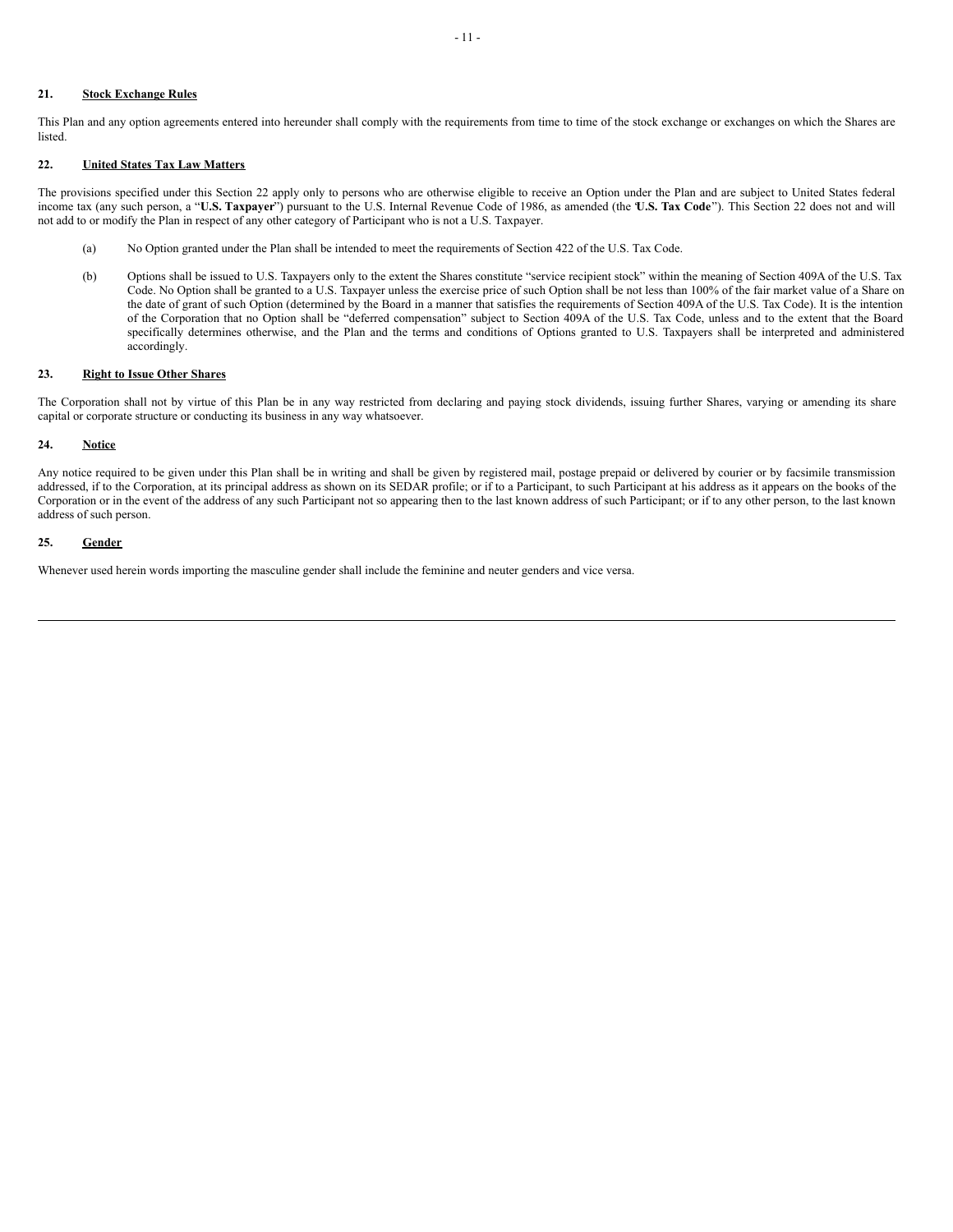This Plan will be governed by and construed in accordance with the laws of the Province of Nova Scotia.

**EFFECTIVE** this  $25^{th}$  day of September, 2009, as amended on April 12, 2010, on September 15, 2011, on November 15, 2012, on April 30, 2013, on October 10, 2014, on March 20, 2015, on March 7, 2017 and on May 30, 2018.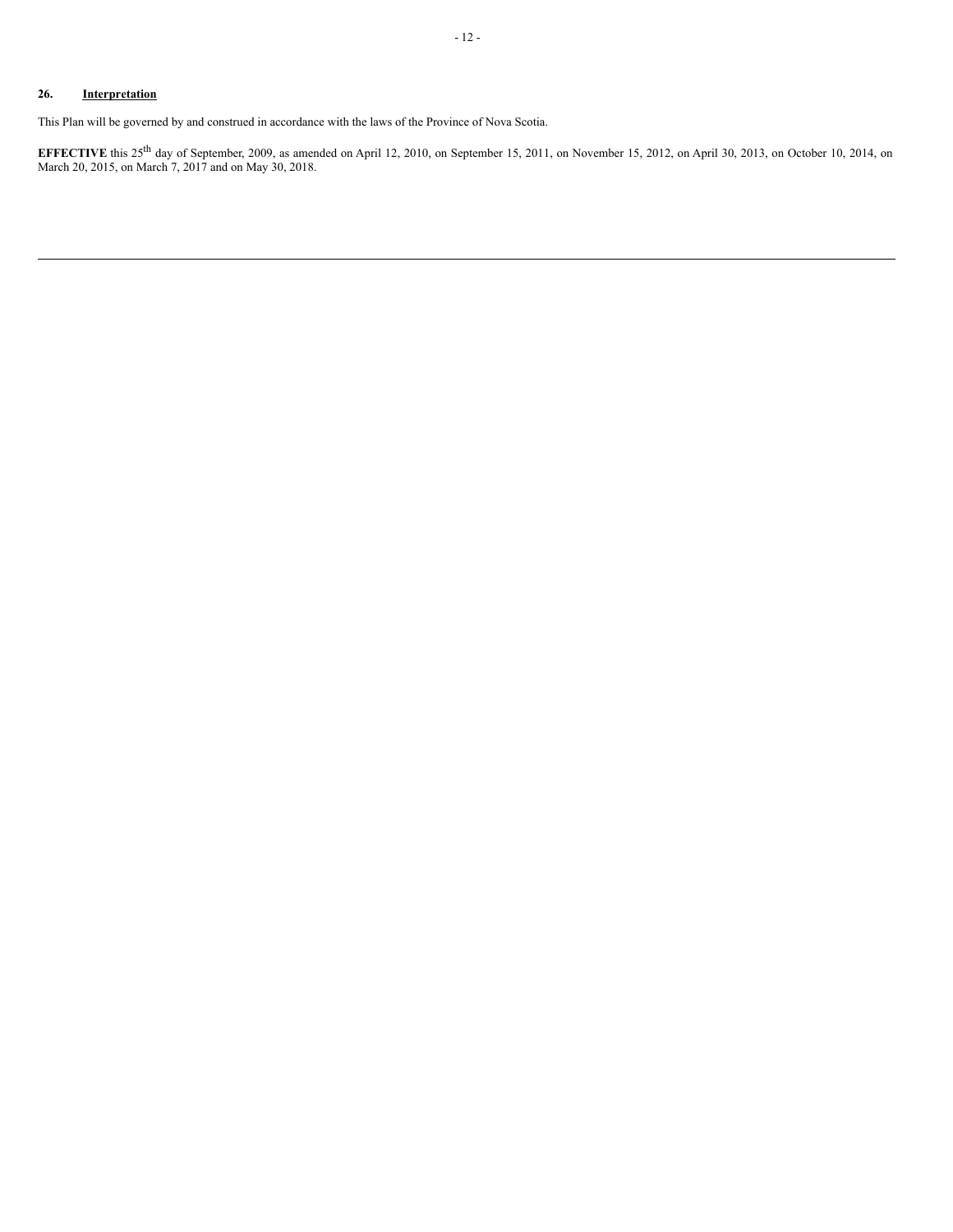# **SCHEDULE A FORM OF OPTION AGREEMENT**

# **OPTION AGREEMENT**

This Option Agreement is entered into between IMV Inc. (the "**Corporation**") and the Participant named below pursuant to a grant of options to the Participant under the Corporation's Amended Stock Option Plan (the "**Plan**"), a copy of which is incorporated by reference herein, and confirms that:

- 1. on (the "**Grant Date**");
- 2. (the "**Participant**");
- 3. was granted options (the "**Options**") to purchase common shares of the Corporation;
- 4. at the price of \$● per share (the "**Exercise Price**");
- 5. which shall be exercisable in the following manner:
	- (a) one $\bullet$  (1/ $\bullet$ ) immediately on the Grant Date;
	- (b) one  $\bullet$  (1/ $\bullet$ ) on the date that is  $\bullet$  months after the Grant Date; and
	- (c) one  $\bullet$  (1/ $\bullet$ ) on the date that is  $\bullet$  months after the Grant Date; and
- 6. shall expire on (the "**Expiry Date**");

all on the terms and subject to the conditions set out in the Plan.

By receiving and accepting the Options, the Participant:

- 1. confirms that he or she has read and understands the Plan and agrees to the terms and conditions of the Plan and this Option Agreement; and
- 2. consents to the collection, use and disclosure of personal information of the Participant by the Toronto Stock Exchange and all other regulatory authorities in accordance with their requirements, from time to time.

Effective as of the  $\bullet$  day of  $\bullet$ , 20 $\bullet$ .

# **IMV INC.**

By:

Title:

Name: **[Optionee]**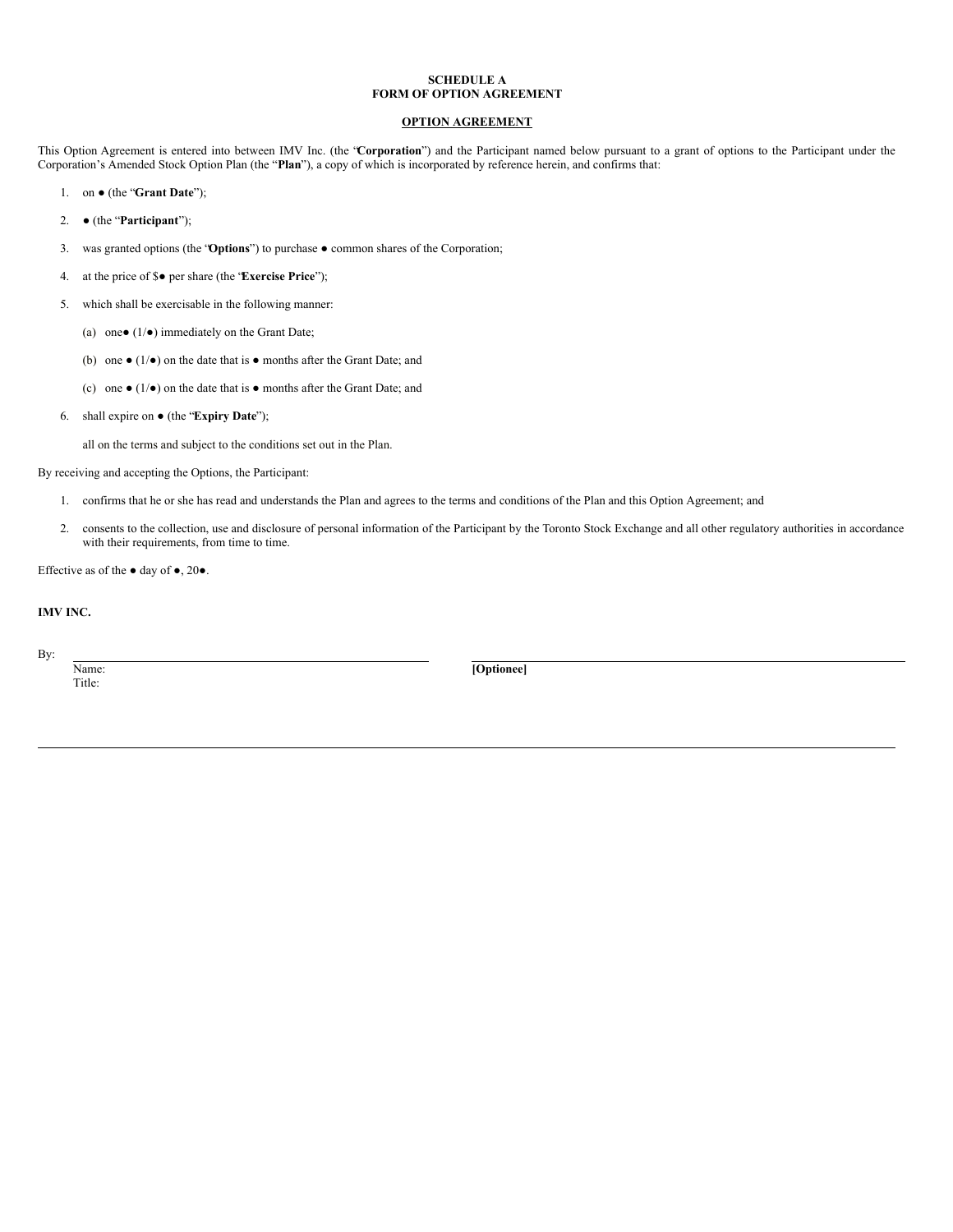#### **NOTICE TO EXERCISE OPTIONS**

**TO: IMV INC.**

1344 Summer Street, Suite 412 Halifax, Nova Scotia B3H 0A8 Attention: Corporate Secretary

#### **Re: Exercise of Options**

Reference is made to the Option Agreement dated as of \_\_\_\_\_\_\_\_\_\_\_\_\_\_\_\_\_\_\_\_\_\_, between IMV Inc. (the "**Corporation**") and the Participant named below. The Participant hereby exercises Options to purchase common shares of the Corporation as follows:

Number of common shares for which the Options are being exercised:

Exercise Price per common share:  $\$ 

Total Exercise Price (in the form of a cash payment, certified cheque or bank draft tendered with this Notice to Exercise):  $\qquad$  \$

Name of Participant (as it is to appear on share certificate)

Address of Participant as it is to appear on the register of common shares of the Corporation (and to which a certificate representing the common shares being purchased is to be delivered):

Dated

Name of Participant (Please print)

Signature of Participant

<u> 1980 - Johann Barn, mars eta bainar eta baina eta baina eta baina eta baina eta baina eta baina eta baina e</u>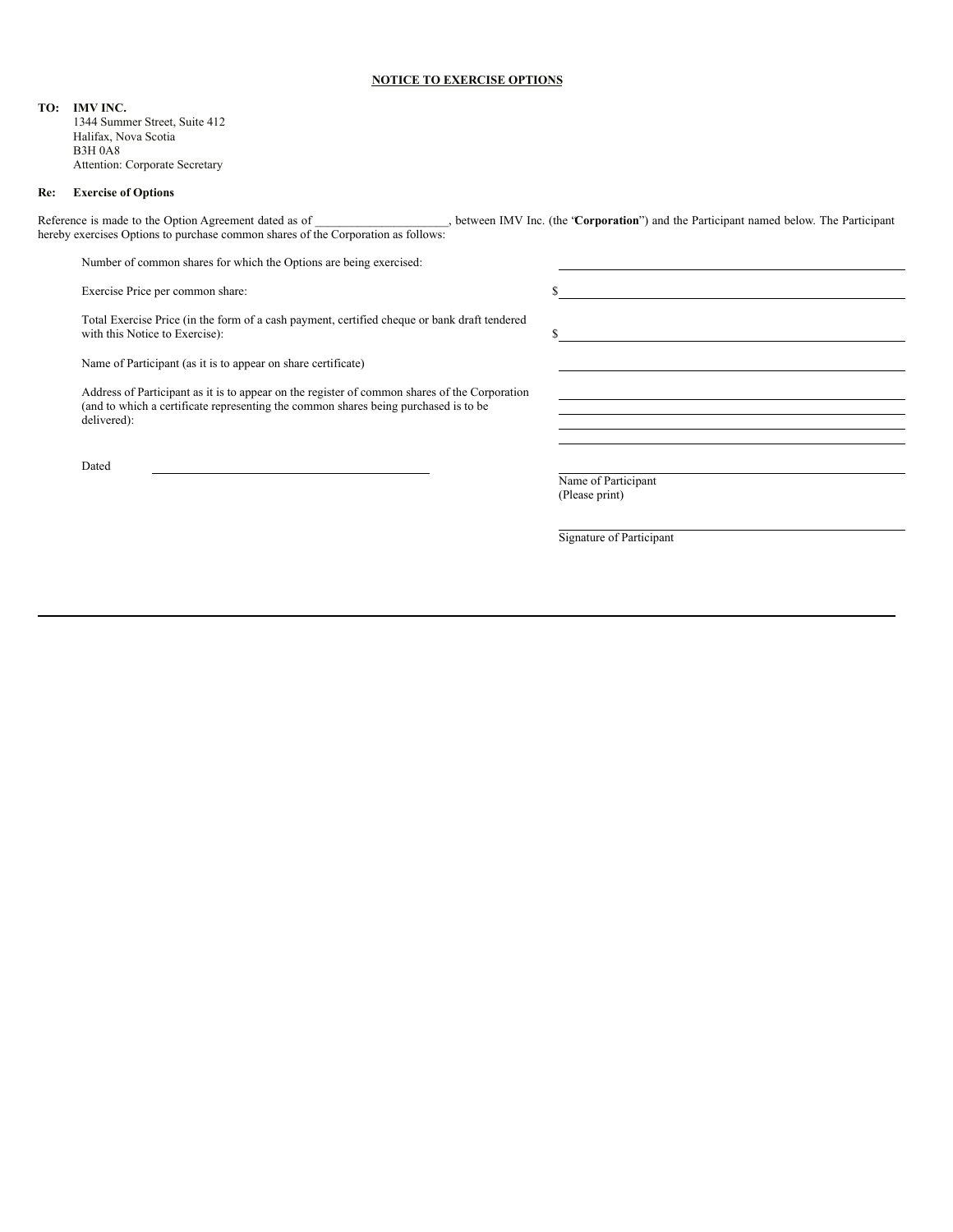#### **IMMUNOVACCINE INC. DEFERRED SHARE UNIT PLAN**

#### **ARTICLE 1 INTRODUCTION**

#### **1.1 Purpose**

The purpose of the Plan is to provide Participants with an opportunity to receive a portion or all of their compensation in Deferred Share Units. The Plan aims to align the interests of Participants with those of the shareholders of the Corporation. The Plan is meant to qualify under paragraph 6801(d) of the *Income Tax Regulations* (Canada) and consequently will not be a salary deferral arrangement or an employee benefit plan as those terms are defined in subsection 248(1) of the *Income Tax Act*(Canada).

#### **1.2 Definitions**

In this Plan:

- (a) "**Account**" means the account maintained by the Corporation in respect of each Participant to record Deferred Share Units for the Participant;
- (b) "**Applicable Laws**" means all laws and regulations applicable to the Corporation and its affairs, and all applicable regulations and policies of such regulatory authorities, stock exchanges or over-the-counter markets as have jurisdiction over the affairs of the Corporation;
- (c) "**Applicable Withholding Taxes**" has the meaning set forth in Article 9 of the Plan;
- (d) "**Award Date**" means in respect of Deferred Share Units awarded as (i) the Director's Fees, as contemplated by Article 3, the last day of each of March, June, September and December of a calendar year on which dates the Deferred Share Units shall be deemed to be awarded, in arrears, to a Participant; or (ii) discretionary awards as contemplated by Article 4, on such date as the Board determines;
- (e) "**Board**" means the board of directors of the Corporation;
- (f) "**Business Day**" means any day other than a Saturday, Sunday or statutory or civic holiday in the Province of Nova Scotia;
- (g) "**Corporate Secretary**" means the corporate secretary of the Corporation;
- (h) "**Corporation**" means Immunovaccine Inc. and its successors and assigns, and any reference in the Plan to activities by the Corporation means action by or under the authority of the Board;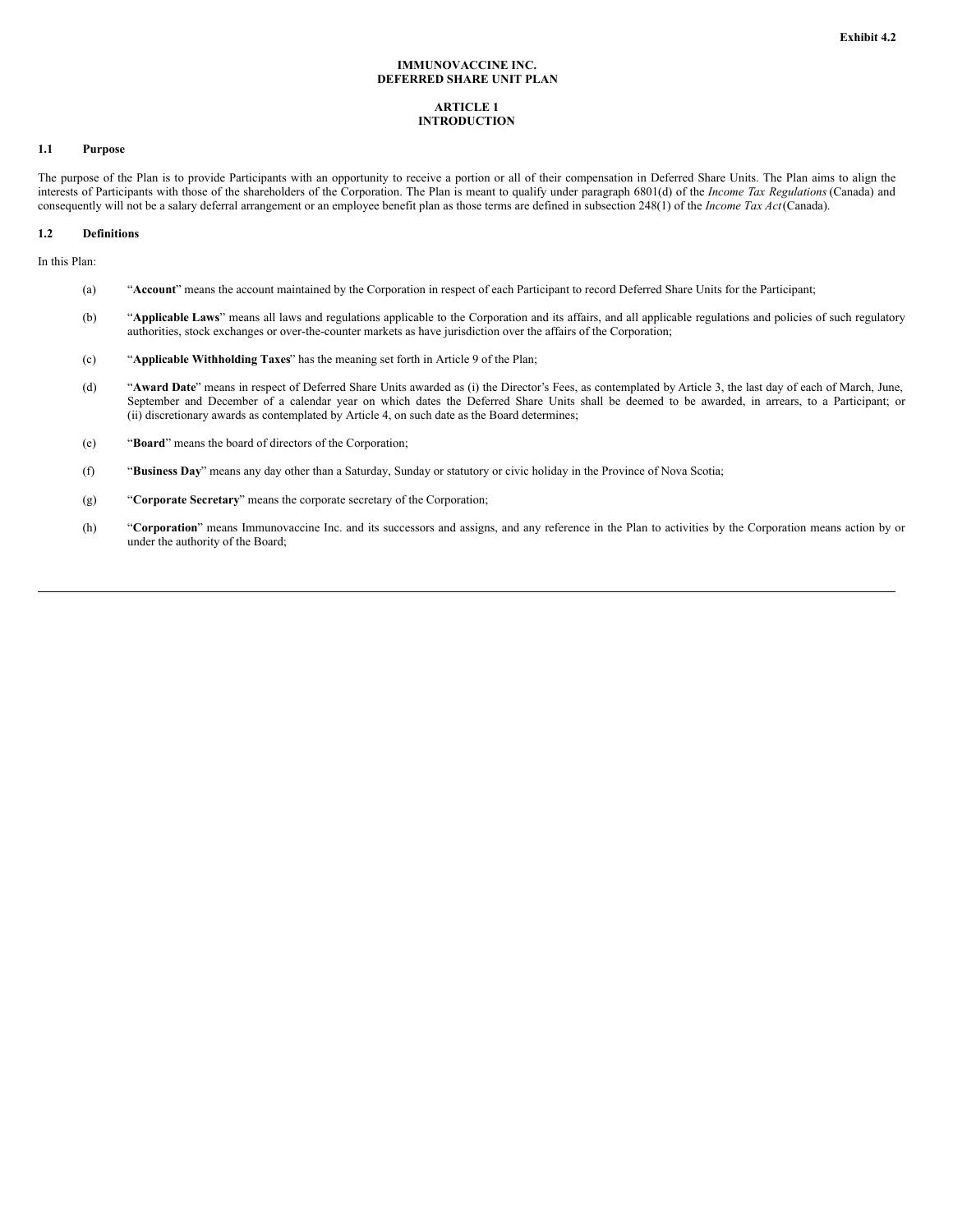- (i) "**Deferred Share Unit**" means a bookkeeping entry reflecting a Participant's entitlements under the Plan, each Deferred Share Unit equivalent in value to a Share;
- (j) "**Director**" means any member, from time to time, of the Board;
- (k) "**Fair Market Value**" means the volume-weighted average trading price calculation per Share for the five (5) trading days immediately preceding the Award Date or the date of redemption, as the case may be, as reported by the Stock Exchange;
- (l) "**Fees**" means any of a Director's annual board retainer, and fees for chairing the Board, a committee of the Board or being a member of a committee.
- (m) "**Insider**" has the meaning set out in the Toronto Stock Exchange Company Manual;
- (n) "**Participant**" means any current or former Director of the Corporation who is not an employee or officer of the Corporation or of its subsidiaries and who has been or is eligible to be credited with Deferred Share Units under the Plan;
- (o) "**Plan**" means this plan entitled "Immunovaccine Inc. Deferred Share Unit Plan", as amended from time to time;
- (p) "**Related Entity**" means a person that controls or is controlled by the Corporation or that is controlled by the same person that controls the Corporation;
- (q) "**Security Based Compensation Arrangement**" has the meaning set out in the Toronto Stock Exchange Company Manual;
- (r) "**Share**" means a common share in the share capital of the Corporation;
- (s) "**Stock Exchange**" means the Toronto Stock Exchange or such other stock exchange as the Board may designate from time to time and, if the Shares are not at any time listed and posted for trading on the Toronto Stock Exchange or such other stock exchange as the Board may designate from time to time, the stock exchange or securities quotation system on which the highest volume of Shares is then traded; and
- (t) "**Termination**" means the cessation of a Participant's directorship for any reason, including such Participant's death, which is deemed to have occurred as of the date of such cessation.

#### **1.3 Interpretation**

In this Plan, words importing the singular meaning shall include the plural and*vice versa*, and words importing the masculine shall include the feminine gender.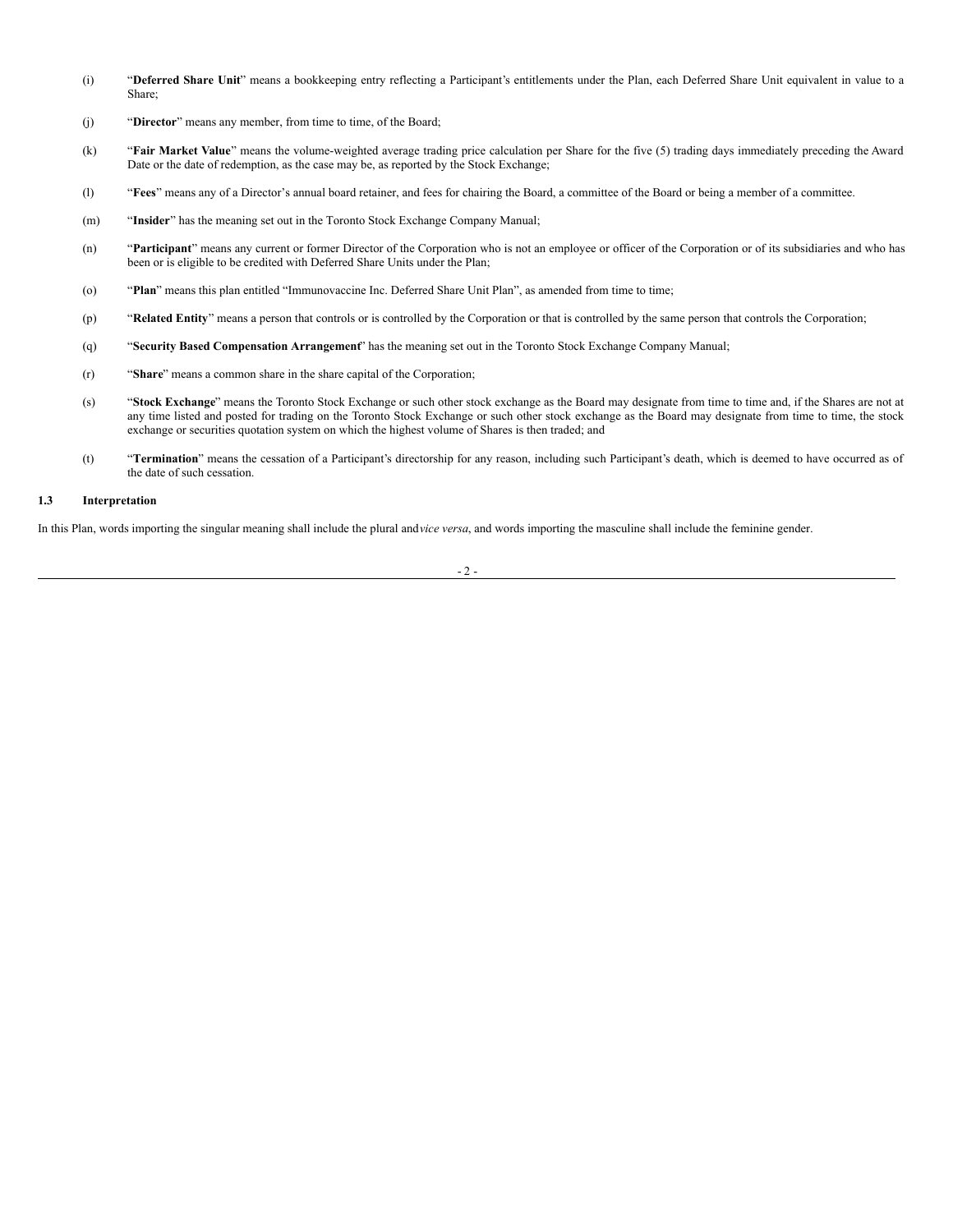# **1.4 Effective Date of the Plan**

The effective date of the Plan shall be December 21, 2016. The Board shall review and confirm the terms of the Plan from time to time.

# **ARTICLE 2 ADMINISTRATION**

# **2.1 Administration of the Plan**

The Plan shall be administered by the Board, which shall have full authority to interpret the Plan, to establish, amend and rescind any rules and regulations relating to the Plan and to make such determinations as it deems necessary or desirable for the administration of the Plan. The Board may require that any Participant provide certain representations, warranties and certifications to the Corporation to satisfy the requirements of Applicable Laws, including without limitation, exemptions from the registration requirements of the United States Securities Act of 1933, as amended, and applicable state securities laws. All actions taken and decisions made by the Board in this regard shall be final, conclusive and binding on all parties concerned, including, but not limited to, the Corporation, the Participants and their legal representatives.

# **2.2 Delegation**

The Board may delegate to any Director, officer or employee of the Corporation such of the Board's duties and powers relating to the Plan as the Board may see fit.

#### **2.3 Determination of Value if Shares Not Publicly Traded**

Should the Shares not be publicly traded on the Stock Exchange at the relevant time, such that the Fair Market Value cannot be determined in accordance with the formulae set out in the definitions of those terms, such values shall be determined by the Board acting in good faith.

#### **2.4 No Liability**

Neither the Board, the Corporate Secretary, nor any officer or employee of the Corporation shall be liable for any act, omission, interpretation, construction or determination made in good faith in connection with this Plan, and the members of the Board, the Corporate Secretary and such officers and employees of the Corporation shall be entitled to indemnification by the Corporation in respect of any claim, loss, damage or expense (including legal fees and disbursements) arising therefrom to the fullest extent permitted by law. The costs and expenses of implementing and administering this Plan shall be borne by the Corporation.

#### **2.5 Eligibility and Participation**

- (a) All Directors of the Corporation shall be eligible to participate in the Plan.
- (b) As a condition of participating in the Plan, each Participant shall be required to provide the Corporation with all information and undertakings that the Corporation requires in order to administer the Plan and comply with Applicable Laws, including applicable tax laws.

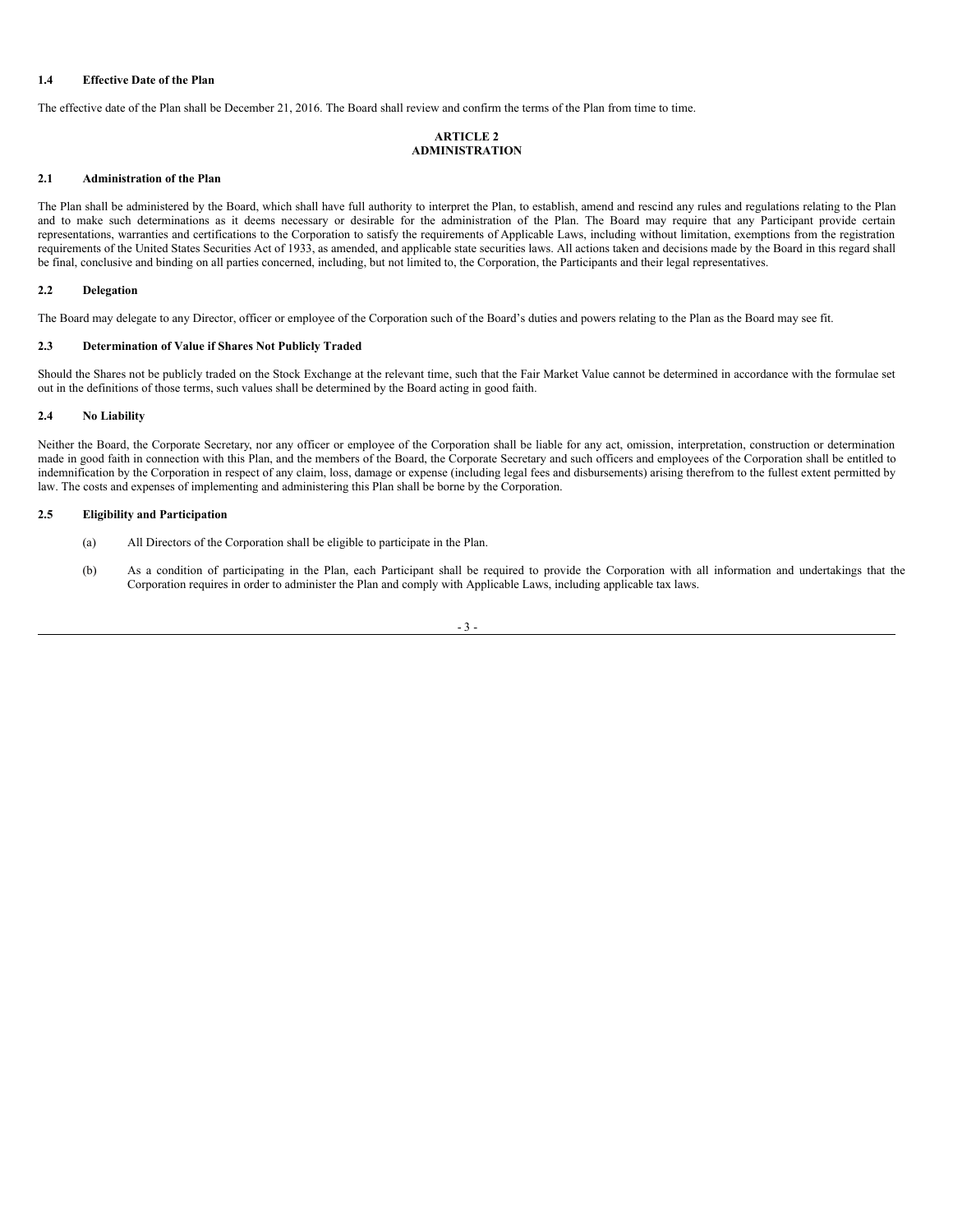(c) Nothing herein contained shall be deemed to give any person the right to be retained as a Director or at any time to continue as a Director or employee nor shall the eligibility of a Director as a Participant entitle such Participant to receive any award under any other compensation or incentive plan of the Corporation. Except as otherwise provided, nothing contained herein shall in any way entitle a Participant to receive or acquire Shares or to acquire any rights or entitlements as a shareholder of the Corporation.

## **2.6 Currency**

Except where expressly provided otherwise all references in the Plan to currency refer to lawful Canadian currency.

# **ARTICLE 3 ELECTION**

# **3.1 Irrevocable Election**

Each year, a Participant who is a Director may elect to receive up to one hundred per cent (100%) of his or her Fees, but not less than 50% of his or her fees, in the form of Deferred Share Units (in the form of an irrevocable election attached hereto as **Appendix** "**A**") with the balance to be paid in cash.

#### **3.2 Timing of Election**

In the case of a newly appointed Director (the "**designation**"), the election, which shall be in respect of Fees earned after such designation during the fiscal year of the designation, must be completed, signed and delivered to the Corporate Secretary as soon as possible and, in any event, no later than thirty (30) days after the designation. In the case of an existing Participant, the election must be completed, signed and delivered to the Corporate Secretary by the end of the fiscal year preceding the fiscal year during which the Participant will earn the Fees or bonus in question and to which such election is to apply.

#### **3.3 Determination of Deferred Share Units**

The Corporation shall grant, in respect of each Participant, that number of Deferred Share Units (including fractional Deferred Share Units) as is determined by dividing the amount of Fees or other compensation that, but for an election, would have been paid to the Participant, by the Fair Market Value as of the Award Date, with fractions computed to three decimal places and shall credit the Participant's Account with such Deferred Share Units. A Participant shall not be entitled to any other benefit under this Plan.

The determination by the Board of any question which may arise as to a grant hereunder shall be final and binding on Participants and other persons claiming or deriving rights through any of them.

# **ARTICLE 4 DISCRETIONARY GRANTS**

Subject to this Article 4 and such other terms and conditions as the Board may prescribe, the Board may from time to time award Deferred Share Units to a Participant. The number of Deferred Share Units (including fractional Deferred Share Units) to be credited as of the Award Date in respect of a grant under this Article 4 shall be such number of Deferred Share Units as the Board in its discretion determines to be appropriate in the circumstances.

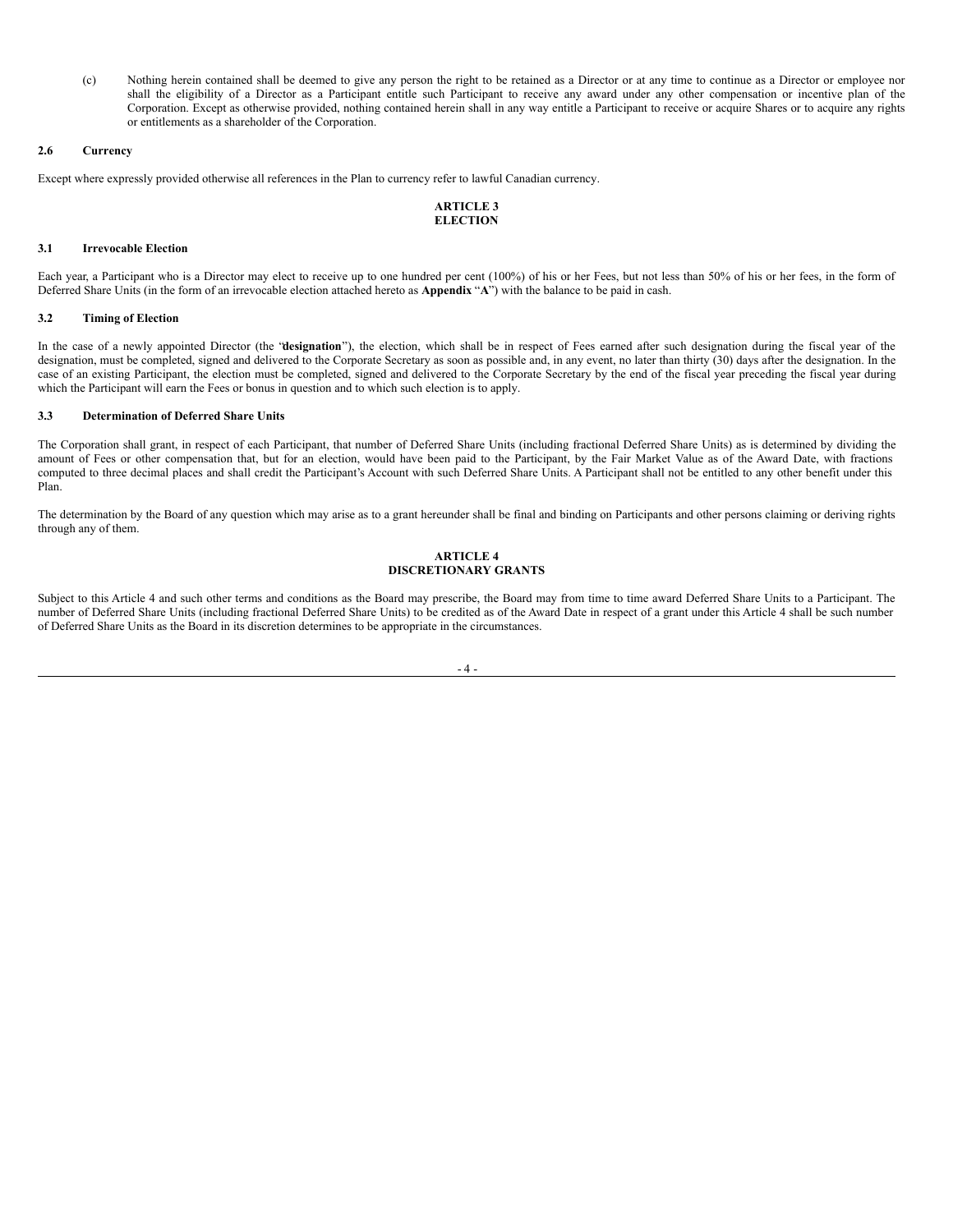# **ARTICLE 5 CONFIRMATION OF AWARD AND STATEMENTS**

#### **5.1 Confirmation of Award**

Certificates representing Deferred Share Units shall not be issued by the Corporation. Instead, the award of Deferred Share Units to a Participant shall be evidenced by a letter to the Participant from the Corporation.

#### **5.2 Reporting of Deferred Share Units**

Statements of Accounts will be provided to the Participants, on an annual basis, by January 31 of each year.

# **ARTICLE 6 VESTING**

Deferred Share Units (and fractional Deferred Share Units) shall vest immediately upon being credited to a Participant's Account.

#### **ARTICLE 7 ADJUSTMENTS**

#### **7.1 Adjustments**

The number of Deferred Share Units standing to the credit of an Account shall also be appropriately adjusted to reflect the payment of dividends in Shares (other than dividends in the ordinary course), the subdivision, consolidation reclassification, conversion or exchange of the Shares, or a merger, consolidation, recapitalization, reorganization, spin off or any other change or event which affects the Fair Market Value and which, in the sole discretion of the Board, necessitates action by way of adjustment to the number of Deferred Share Units. The appropriate adjustment in any particular circumstance shall be conclusively determined by the Board in its sole discretion, subject to acceptance by the Stock Exchange, if applicable.

#### **ARTICLE 8 REDEMPTION**

#### **8.1 Redemption of Deferred Share Units**

Deferred Share Units (and fractional Deferred Share Units) credited to a Participant's Account shall not be redeemable except upon the Termination of a Participant.

In the event of the Termination of a Participant, no further Deferred Share Units will be credited to such Participant's Account, and any election by such Participant to receive any future Fees or bonus, as the case may be, in the form of Deferred Share Units shall be revoked.

- 5 -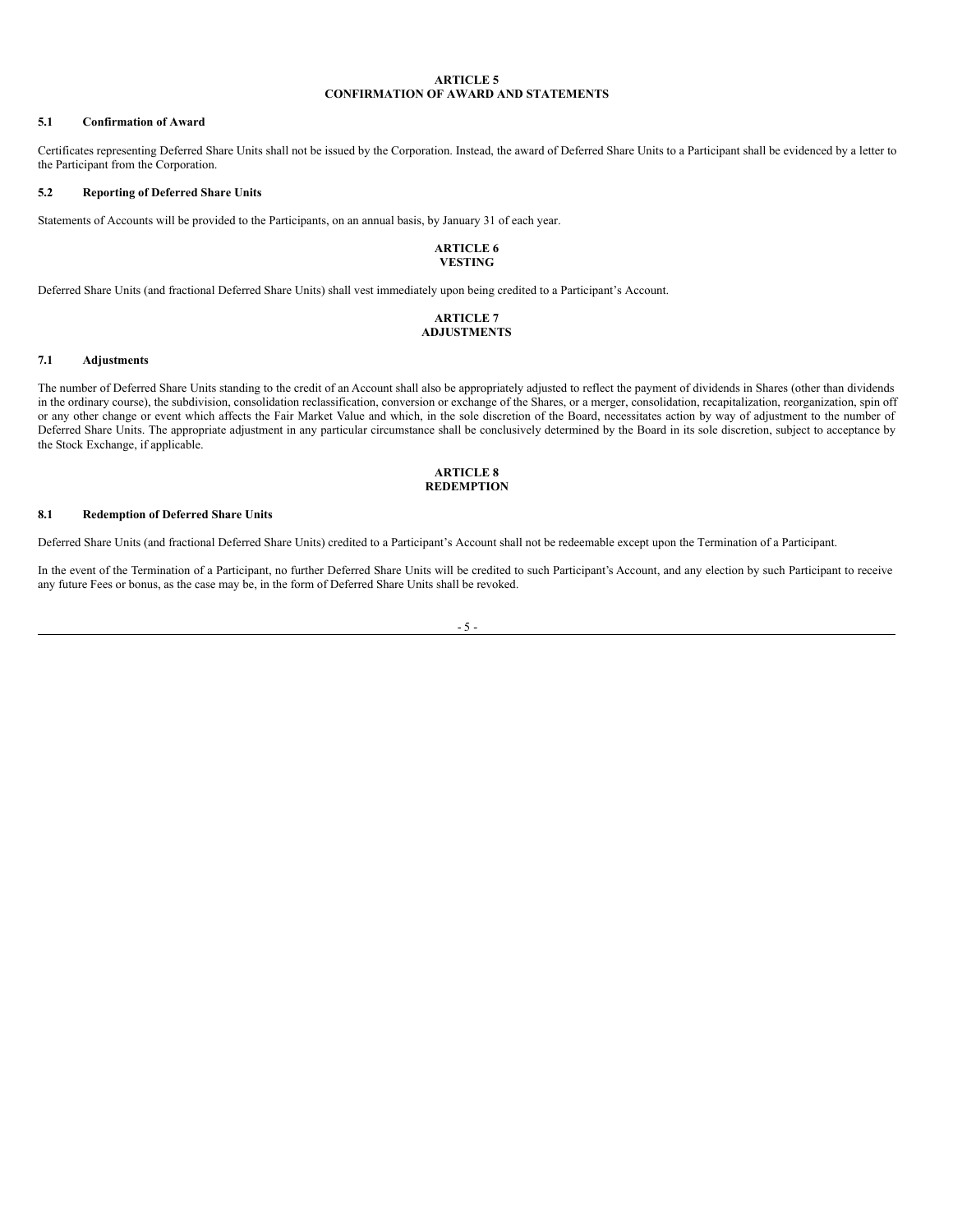# **8.2 Redemption on Termination**

In the event of the Termination of a Participant, all Deferred Share Units (and fractional Deferred Share Units) credited to the Participant's Account shall be redeemable and settled:

- (a) as described below, net of any Applicable Withholding Taxes,
- (b) in favor of the Participant (or the Participant's legal representative),
- (c) no later than the end of the calendar year following the year in which Termination occurs.

Upon redemption by the Participant (or the Participant's legal representative) pursuant to paragraph 8.3 or by the deadline provided for under paragraph 8.2(c), if not already redeemed by the Participant (or the Participant's legal representative), the Corporation will issue to the Participant a number of Shares from treasury equal to the number of Deferred Share Units (and fractional Deferred Share Units) credited in the Account, less the number of Shares that results by dividing the aggregate amount of the Applicable Withholding Taxes by the Fair Market Value as of the date of redemption. Instead of issuing Shares from treasury, the Corporation may elect, in its sole discretion, to pay to the Participant (or the Participant's legal representative) an amount of money determined by multiplying the number of Deferred Share Units (and fractional Deferred Share Units) credited in the Account by the Fair Market Value as of the date of redemption, net of any Applicable Withholding Taxes, by cheque, upon redemption by the Participant pursuant to paragraph 8.3 or by the deadline provided for under paragraph 8.2(c), if not already redeemed by the Participant (or the Participant's legal representative). All Deferred Share Units (and fractional Deferred Share Units) will expire and terminate upon such issuance of Shares or upon such payment, as the case may be.

#### **8.3 Notice of Redemption**

Deferred Share Units (and fractional Deferred Share Units) that have become redeemable may be redeemed by written notice, in a form reasonably required by the Board, signed by the Participant (or the Participant's legal representative) and delivered to the Board not later than fifteen (15) Business Days prior to the end of the calendar year following the date of Termination.

### **8.4 Compliance with Applicable Laws**

No Share shall be delivered under the Plan unless and until the Board has determined that all provisions of Applicable Laws and the requirements of the Stock Exchange have been satisfied. The Board may require, as a condition of the issuance and delivery of Shares pursuant to the terms hereof, that the recipient of such Shares make such covenants, agreements and representations, as the Board in its sole discretion deems necessary or desirable.

# **8.5 No Fractional Shares**

The Corporation shall not be required to issue, or to purchase and deliver, fractional Shares on account of the redemption of Deferred Share Units. If any fractional interest in a Share would, except for this provision, be issuable or deliverable on the redemption of Deferred Share Units, the Corporation shall, in lieu of delivering any certificate of such fractional interest, satisfy such fractional interest by paying to the Participant a cash amount equal to the fraction of the Share corresponding to such fractional interest multiplied by the Fair Market Value of such Share.

$$
-6 -
$$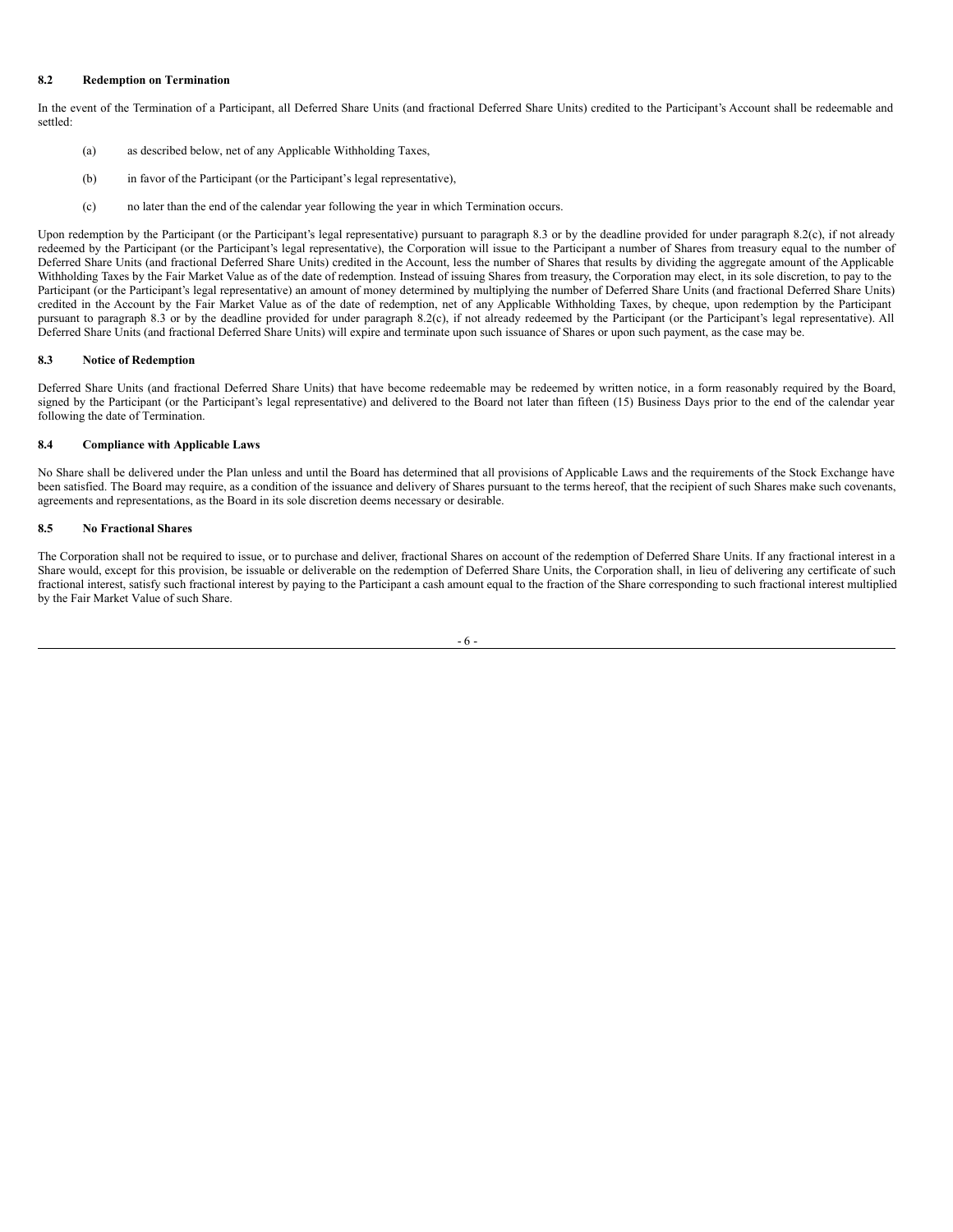#### **8.6 No Interest**

For greater certainty, no interest shall accrue to, or be credited to, a Participant on any amount payable under the Plan.

#### **8.7 Maximum Number of Shares Issuable**

Subject to adjustment in accordance with Section 7.1, the maximum number of Shares which the Corporation may issue from treasury in connection with the redemption of Deferred Share Units granted under the Plan shall be 1,500,000 Shares, or such greater number as may be approved from time to time by the Corporation's shareholders in accordance with the requirements of the Stock Exchange.

#### **8.8 Maximum Number of Shares Issuable to Insiders**

During any twelve (12) month period, the number of Shares issued from treasury to Insiders under this Plan or any other Security Based Compensation Arrangement of the Corporation shall not exceed ten percent (10%) of the issued and outstanding Shares; and the number of Shares issuable from treasury to Insiders, at any time, under this Plan or any other Security Based Compensation Arrangement of the Corporation shall not exceed ten percent (10%) of the issued and outstanding Shares.

#### **ARTICLE 9 TAX MATTERS**

#### **9.1 Withholding**

The Corporation may withhold an amount corresponding to the aggregate ofany federal, provincial, local or foreign taxes and other amounts required by law to be withheld (the "**Applicable Withholding Taxes**"), from any amount (includingby reducing the number of Shares to be issued) owing to a Participant including any amount owing under this Plan.

# **9.2 Compliance with Income Tax Act**

Notwithstanding the foregoing and Section 11.1, all actions of the Board and the Corporate Secretary shall be such that this Plan continuously meets the conditions of paragraph 6801(d) of the *Income Tax Regulations* (Canada), or any successor provision, in order to qualify as a "prescribed plan or arrangement" for the purposes of the definition of a "salary deferral arrangement" contained in subsection 248(1) of the *Income Tax Act*(Canada).

#### - 7 -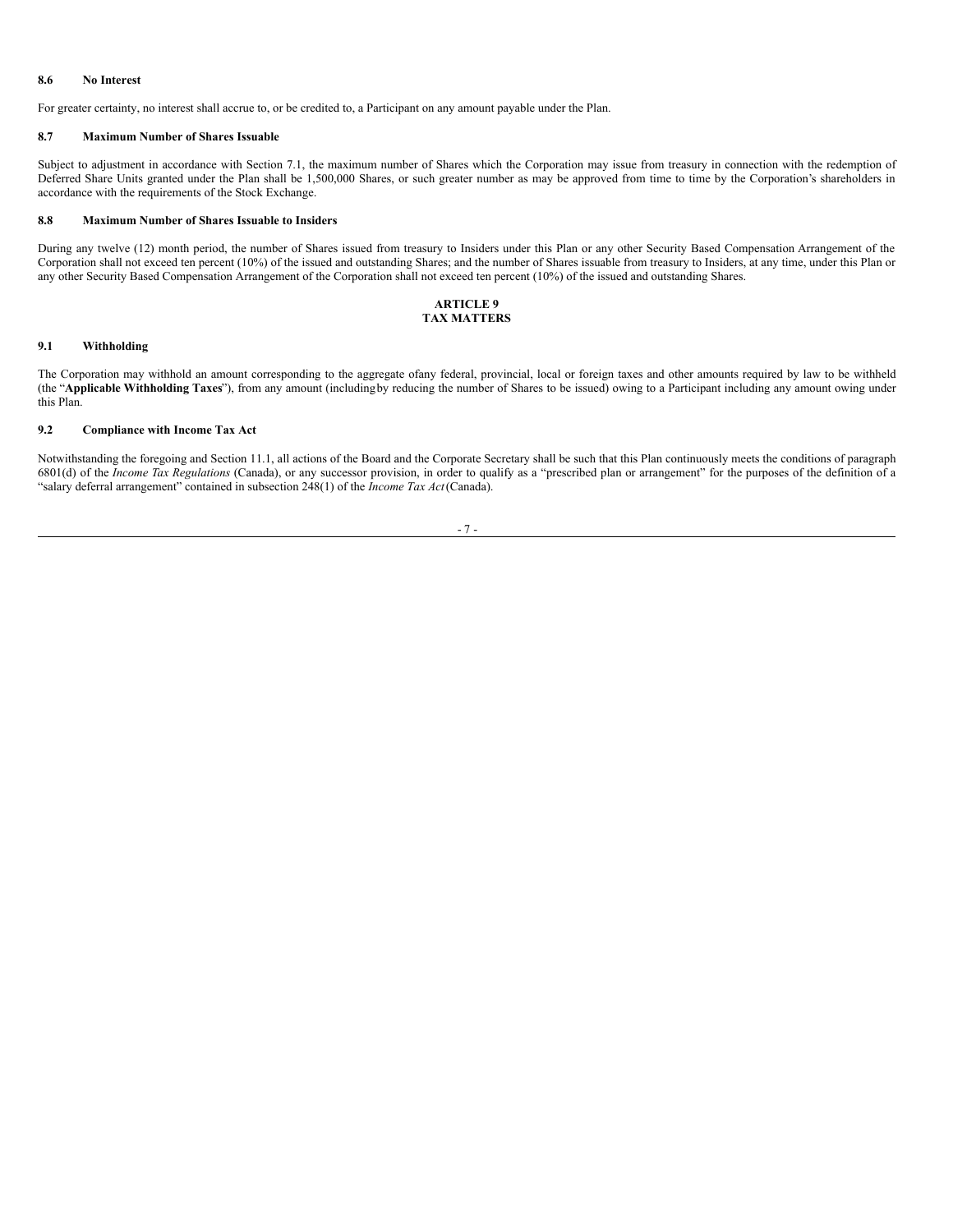#### <span id="page-29-0"></span>**ARTICLE 10 COMMUNICATION**

#### **10.1 Communication to Participant**

Any payment, notice, statement, certificate or other instrument required to be given to a Participant or any person claiming or deriving any rights through him or her shall be given by:

- (a) delivering it personally to the Participant or the person claiming or deriving rights through him or her, as the case may be; or
- (b) mailing it, postage prepaid (provided that the postal service is then in operation) or deliveringit to the address which is maintained for the Participant in the records of the Corporation.

#### **10.2 Communication to Corporation**

Any payment, notice, statement, certificate or instrument required or permitted to be given to the Corporation shall be given by mailing it, postage prepaid (provided that the postal service is then in operation) or delivering it to the Corporation at the following address:

Immunovaccine Inc. 1344 Summer Street, Suite 412 Halifax, Nova Scotia B3H 0A8

Attention: Corporate Secretary

Facsimile: (902) 492-0888

Email: fors@imvaccine.com

or to such other person or in such other manner as is notified to a Participant.

# **10.3 Timing of Delivery**

Any payment, notice, statement, certificate or instrument, if delivered, shall be deemed to have been given or delivered on the date on which it was delivered or, if mailed (provided that the postal service is then in operation), shall be deemed to have been given or delivered on the second Business Day following the date on which it was mailed.

#### **ARTICLE 11 GENERAL**

# **11.1 Amendment, Suspension, or Termination of Plan**

- (a) The Board may, at any time, suspend or terminate this Plan. The Board may also, at any time, amend or revise the terms of this Plan subject to the receipt of all necessary regulatory and shareholders approvals, provided that no such amendment or revision shall alter the terms of any Deferred Share Unit granted under this Plan prior to such amendment or revision .
- (b) Without limiting the generality of the foregoing, the Board may make the following types of amendments to this Plan without seeking the approval of the shareholders of the Corporation:
	- (i) amendments to the definition of "Participant" or the eligibility requirements for participating in the Plan, where such amendments would not have the potential of broadening or increasing Insider participation;

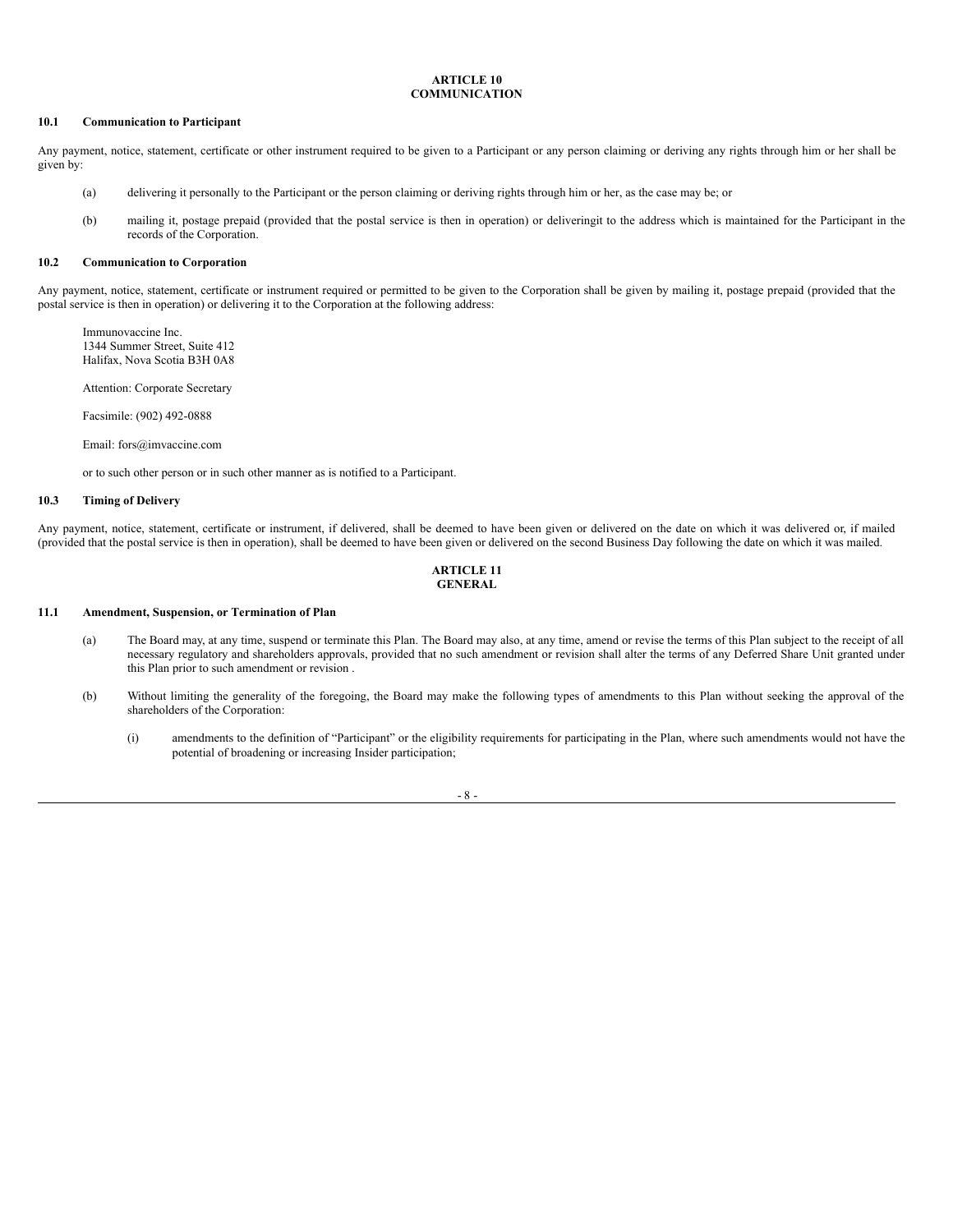- (ii) amendments to the manner in which Participants may elect to participate in the Plan;
- (iii) amendments to the provisions of the Plan relating to the redemption of Deferred Share Units and the dates for the redemption of the same, provided that no amendment shall accelerate the redemption of a Participant's Deferred Share Units prior to the earlier of his or her Termination, subject to obtaining the required regulatory approvals;
- (iv) amendments of a "housekeeping" nature including, without limiting the generality of the foregoing, any amendment for the purpose of curing any ambiguity, error or omission in the Plan or to correct or supplement any provision of the Plan that is inconsistent with any other provision of the Plan;
- (v) amendments necessary to comply with the provisions of Applicable Laws and the requirements of the Stock Exchange;
- (vi) amendments respecting the administration of the Plan;
- (vii) amendments to the vesting provisions of the Plan;
- (viii) amendments necessary to continuously meet the requirements of paragraph 6801(d) of the*Income Tax Regulations* (Canada) and to ensure that the Plan is not a salary deferral arrangement or an employee benefit plan as those terms are defined in subsection 248(1) of the *Income Tax Act*(Canada);
- (ix) amendments necessary to suspend or terminate the Plan; and
- (x) any other amendment, whether fundamental or otherwise, not requiring shareholders' approval under Applicable Laws.
- (c) Notwithstanding the provisions of Section 11.1(b), the Board may not, without the approval of the shareholders of the Corporation, make amendments to the Plan for any of the following purposes:
	- (i) to increase the maximum number of Shares that may be issued pursuant to the redemption of Deferred Share Units granted under the Plan as set out in Section 8.7;
	- (ii) to increase the maximum number of Shares issuable pursuant to Section 8.8; and
	- (iii) to amend the provisions of this Section 11.1(c).
- (d) In the event of any conflict between Sections 11.1(b) and 11.1(c), the latter shall prevail.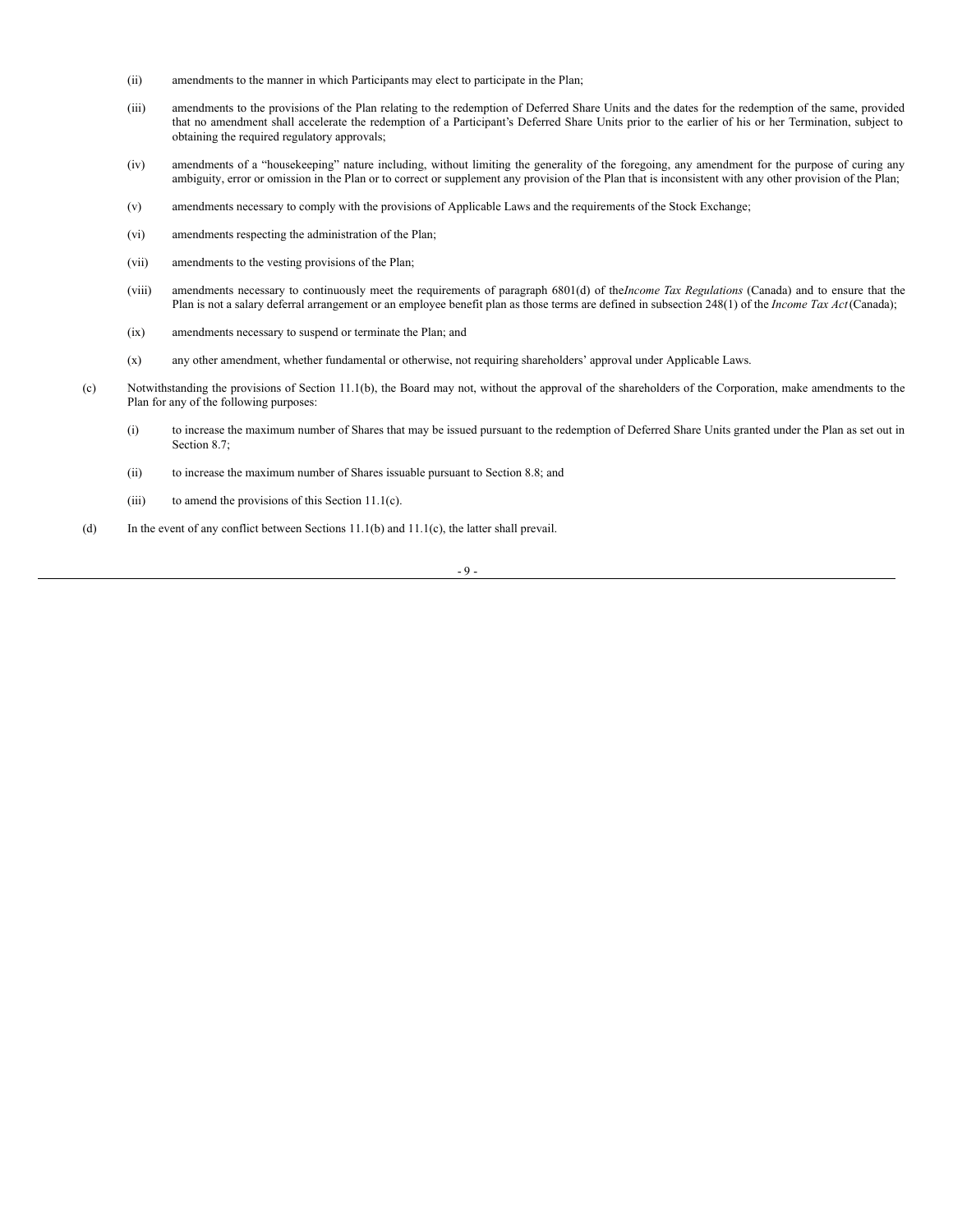- (e) If the Board terminates the Plan, no new Deferred Share Units (other than Deferred Share Units that have been granted but vest subsequently pursuant to Article 6) will be credited to the Account of a Participant, but previously credited (and subsequently vesting) Deferred Share Units shall be redeemed in accordance with the terms and conditions of the Plan existing at the time of termination. The Plan will finally cease to operate for all purposes when the last remaining Participant receives the redemption price for all Deferred Share Units recorded in the Participant's Account. Termination of the Plan shall not affect the ability of the Board to exercise the powers granted to it hereunder with respect to Deferred Share Units granted under the Plan prior to the date of such termination.
- (f) All Participants will be sent written notice of any amendment, modification, suspension or termination of the Plan.

# **11.2 Compliance with Laws**

- (a) The administration of the Plan, including the Corporation's issuance of any Deferred Share Units or its obligation to make any payments or issuances of securities in respect thereof, including Shares, shall be subject to and made in conformity with all Applicable Laws. Furthermore, any grant of Deferred Share Units or issuance of Shares pursuant to the Plan must be exempt or not subject to registration under applicable United States federal and state securities laws. Any Deferred Share Units or Shares granted or issued to a person in the United States (as such term is defined in Regulation S promulgated under the United States Securities Act of 1933, as amended) will result in any certificate representing such securities bearing a United States restrictive legend restricting transfer of such securities under United States federal and state securities laws.
- (b) Each Participant shall acknowledge and agree (and shall be conclusively deemed to have so acknowledged and agreed by participating in the Plan) that the Participant shall, at all times, act in strict compliance with the Plan and all Applicable Laws, including, without limitation, those governing "insiders" of "reporting issuers" as those terms are construed for the purposes of applicable securities laws, regulations and rules.
- (c) No election may be made and no issuance of Deferred Share Units will be made pursuant to this Plan and no notice of redemption may be given by a Participant when such Participant is in possession of material, undisclosed and confidential information which would limit or restrict such person's right to trade in securities of the Corporation pursuant to the *Securities Act* (Quebec) as amended or in any other similar provisions of any Applicable Laws. The Corporation may extend or change applicable issuance dates or time periods in its discretion to ensure compliance as it may reasonably determine.
- (d) In the event that the Board recommends and the Board, after consultation with the Corporation's Chief Financial Officer and external auditors, determines that it is not feasible or desirable to honour an election in favour of Deferred Share Units or to honour any other provision of the Plan under International Financial Reporting Standards as applied to the Plan and the Accounts established under the Plan for each Participant, the Board shall make such changes to the Plan as the Board reasonably determines, after consultation with the Corporation's Chief Financial Officer and external auditors, are required in order to avoid adverse accounting consequences to the Corporation with respect to the Plan and the Accounts established under the Plan for each Participant, and the Corporation's obligations under the Plan shall be satisfied by such other reasonable means as the Board shall in its good faith determine, provided that such changes would not extend the settlement or satisfaction of the obligations of the Corporation beyond the end of the calendar year following the year in which the Termination occurs and that all such charges shall be made in order to ensure that the Plan remains compliant under all Applicable Laws.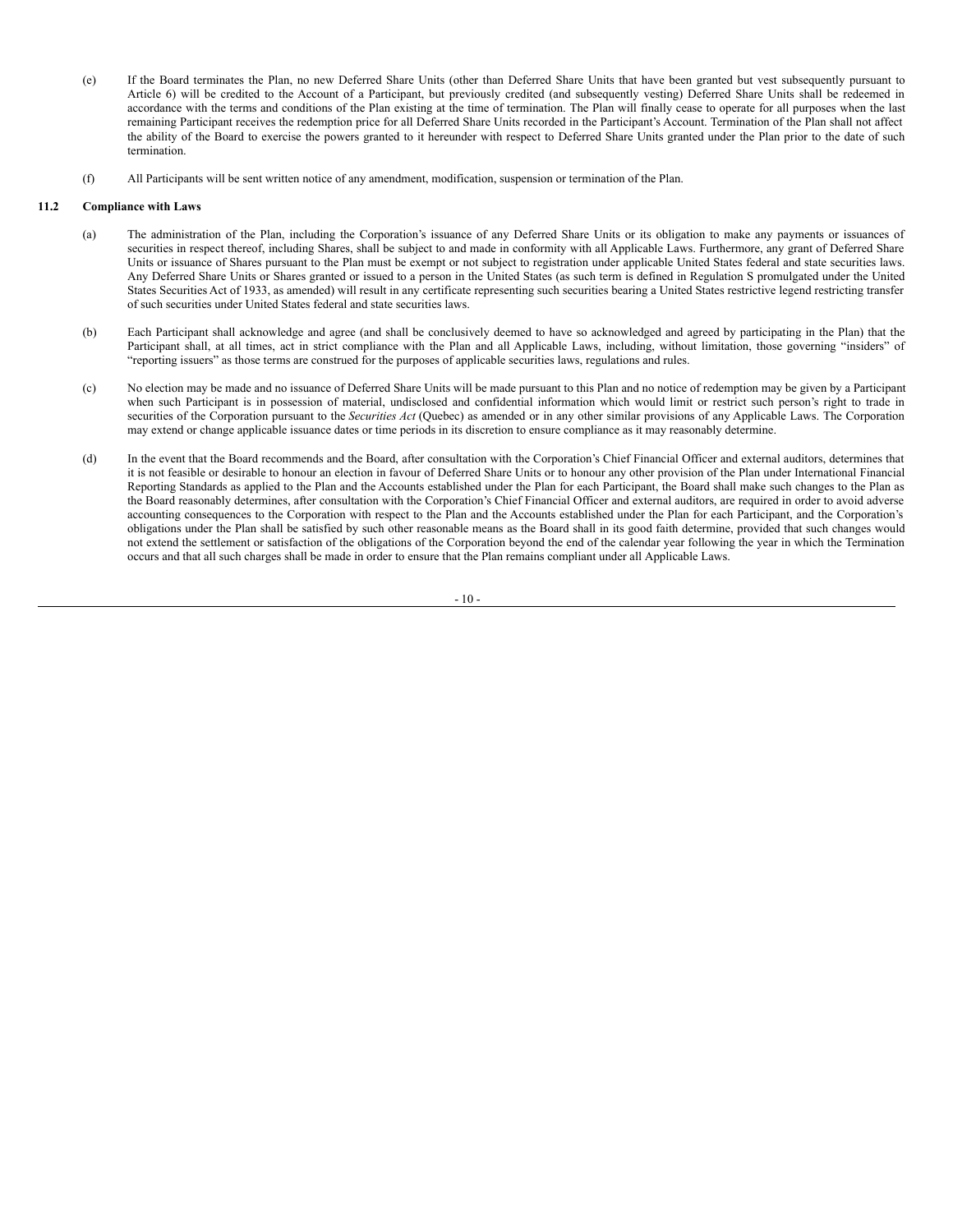# **11.3 Reorganization of the Corporation**

The existence of any Deferred Share Units shall not affect in any way the right or power of the Corporation or its shareholders to make or authorize any adjustment, recapitalization, reorganization or other change in the Corporation's capital structure or its business, or any amalgamation, combination, merger or consolidation involving the Corporation or to create or issue any bonds, debentures, shares or other securities of the Corporation or the rights and conditions attaching thereto or to effect the dissolution or liquidation of the Corporation or any sale or transfer of all or any part of its assets or business, or any other corporate act or proceeding, whether of a similar nature or otherwise.

# **11.4 General Restrictions and Assignment**

- (a) The rights of a Participant pursuant to the terms of the Plan are non-assignable or alienable by him either by pledge, assignment or in any other manner, and after his or her lifetime shall enure to the benefit of and be binding upon the Participant's estate.
- (b) The rights and obligations of the Corporation under the Plan may be assigned by the Corporation to a successor in the business of the Corporation.

#### **11.5 No Right to Service**

Neither participation in the Plan nor any action taken under the Plan shall give or be deemed to give any Participant a right to continued appointment as a Director, and shall not interfere with any right of the shareholders of the Corporation to remove any Participant as a Director.

#### **11.6 No Shareholder Rights**

Deferred Share Units are not Shares and under no circumstances shall Deferred Share Units be considered Shares. Deferred Share Units shall not entitle any Participant any rights attaching to the ownership of Shares, including, without limitation, voting rights, or rights on liquidation, nor shall any Participant be considered the owner of the Shares by virtue of the award of Deferred Share Units.

#### **11.7 Unfunded and Unsecured Plan**

The Corporation shall not be required to fund, or otherwise segregate assets to be used for required payments under the Plan. Unless otherwise determined by the Board, the Plan shall be unfunded and the Corporation will not secure its obligations under the Plan. To the extent any Participant or his or her estate holds any rights by virtue of a grant of Deferred Share Units under the Plan, such rights (unless otherwise determined by the Board) shall have no greater priority than the rights of an unsecured creditor of the Corporation.

$$
-11
$$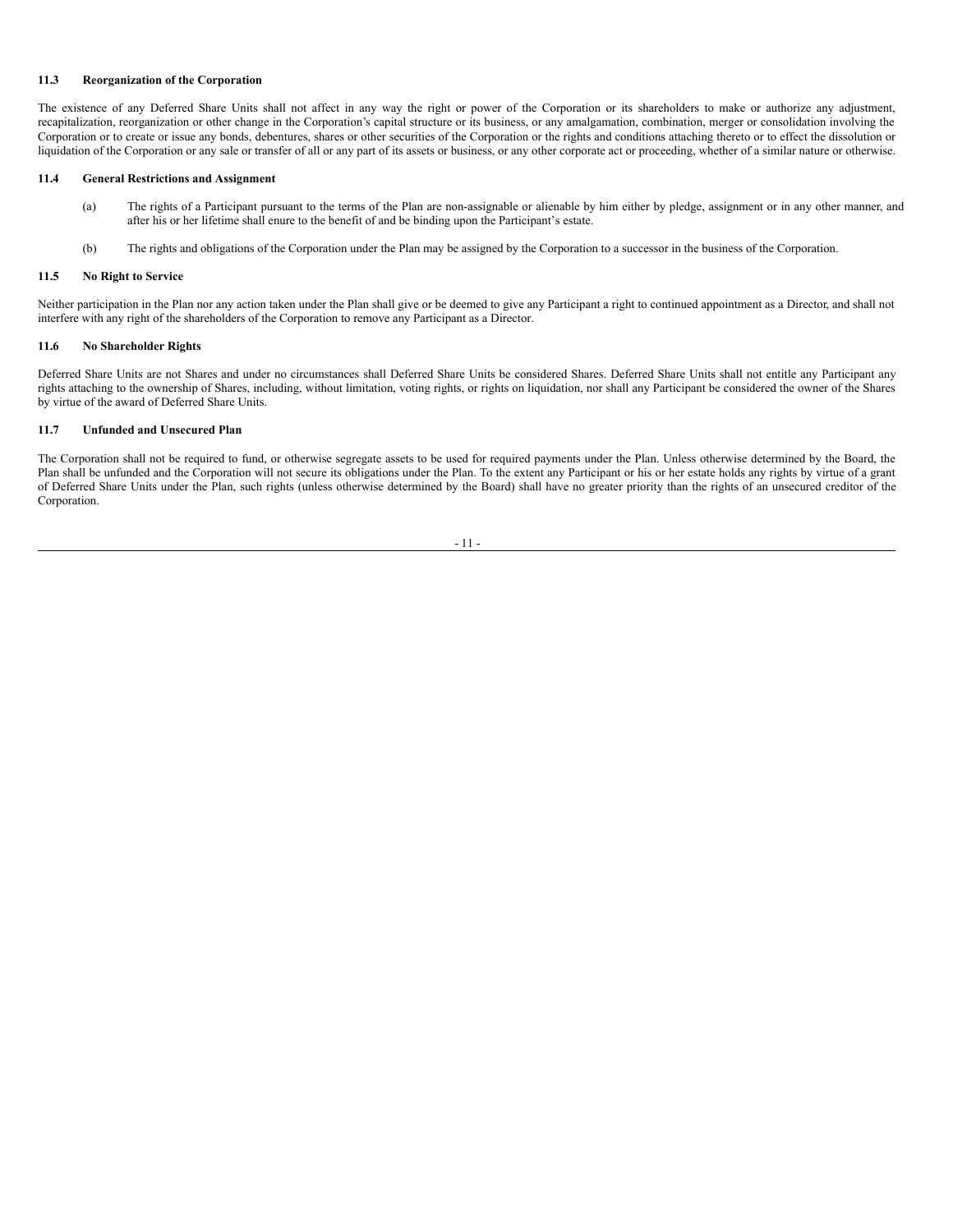# **11.8 No Other Benefit**

No amount will be paid to, or in respect of, a Participant under the Plan or pursuant to any arrangement and no additional Deferred Share Units will be granted to such Participant as compensation for a downward fluctuation in the Fair Market Value of the Shares nor will any other form of benefit be conferred upon, or in respect, of a Participant for such purpose.

# **11.9 Governing Laws**

The Plan shall be governed by, and interpreted in accordance with, the laws of the Province of Nova Scotia and the laws of Canada applicable therein, without regard to principles of conflict of laws.

# **11.10 Unenforceability**

If any provision of this Plan is determined to be invalid or unenforceable in whole or in part, such invalidity or unenforceability shall attach only to such provision or part thereof and the remaining part, if any, of such provision and all other provisions hereof shall continue in full force and effect.

# **APPROVED BY THE BOARD OF THE CORPORATION ON DECEMBER 21, 2016.**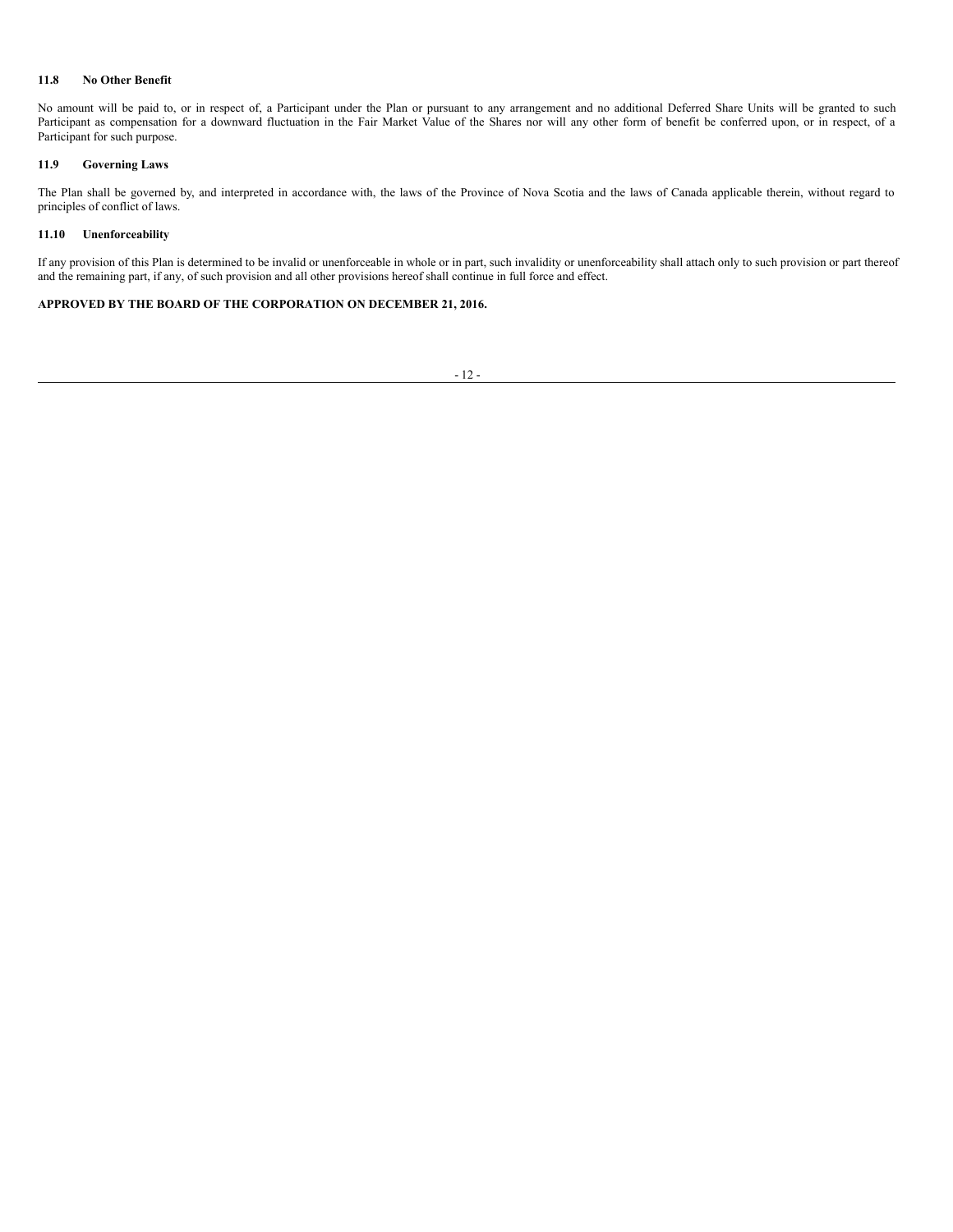# **APPENDIX "A"**

# **IMMUNOVACCINE INC.**

# **DEFERRED SHARE UNIT PLAN**

# **THIS IRREVOCABLE ELECTION FORM MUST BE RETURNED TO IMMUNOVACCINE INC. (THE "CORPORATION") BY EMAIL AT** · @IMVACCINE.COM BY 5:00 P.M. (EASTERN TIME) BEFORE DECEMBER 31, **ELIGIBILITY TO PARTICIPATE] [SUBJECT TO ADDITIONAL RULES FOR U.S. TAXPAYERS.]**

#### **IRREVOCABLE ELECTION FORM**

# **1. GENERAL**

- (a) I have received and reviewed a copy of the Corporation's Deferred Share Unit Plan (the "**Plan**") and agree to be bound by it.
- (b) The value of a Deferred Share Unit is based on the trading price of a Share and is thus not guaranteed. The eventual value of a Deferred Share Unit on the applicable redemption date may be higher or lower than the value of the Deferred Share Unit at the time it was allocated to my Account under the Plan.
- (c) I will be liable for income tax when Deferred Share Units are redeemed in accordance with the Plan. Any cash payments made pursuant to the Plan shall be net of Applicable Withholding Taxes (and the number of Shares to which I could be entitled could be reduced to take into account the amount of Applicable Withholding Taxes). I understand that the Corporation is making no representation to me regarding taxes applicable to me under this Plan and I will confirm the tax treatment with my own tax advisor.
- (d) No funds will be set aside to guarantee the redemption of Deferred Share Units or the payment of any other sums due to me under the Plan. Future payments pursuant to the Plan are an unfunded liability recorded on the books of the Corporation. Any rights under the Plan by virtue of a grant of Deferred Share Units shall have no greater priority than the rights of an unsecured creditor.
- (e) I acknowledge and agree (and shall be conclusively deemed to have so acknowledged and agreed by participating in the Plan) that I shall, at all times, act in strict compliance with the Plan and all Applicable Laws, including, without limitation, those governing "insiders" of "reporting issuers" as those terms are construed for the purposes of applicable securities laws, regulations and rules.
- (f) I agree to provide the Corporation with all information and undertakings that the Corporation requires in order to administer the Plan and comply with Applicable Laws.
- (g) I understand that:

- 13 -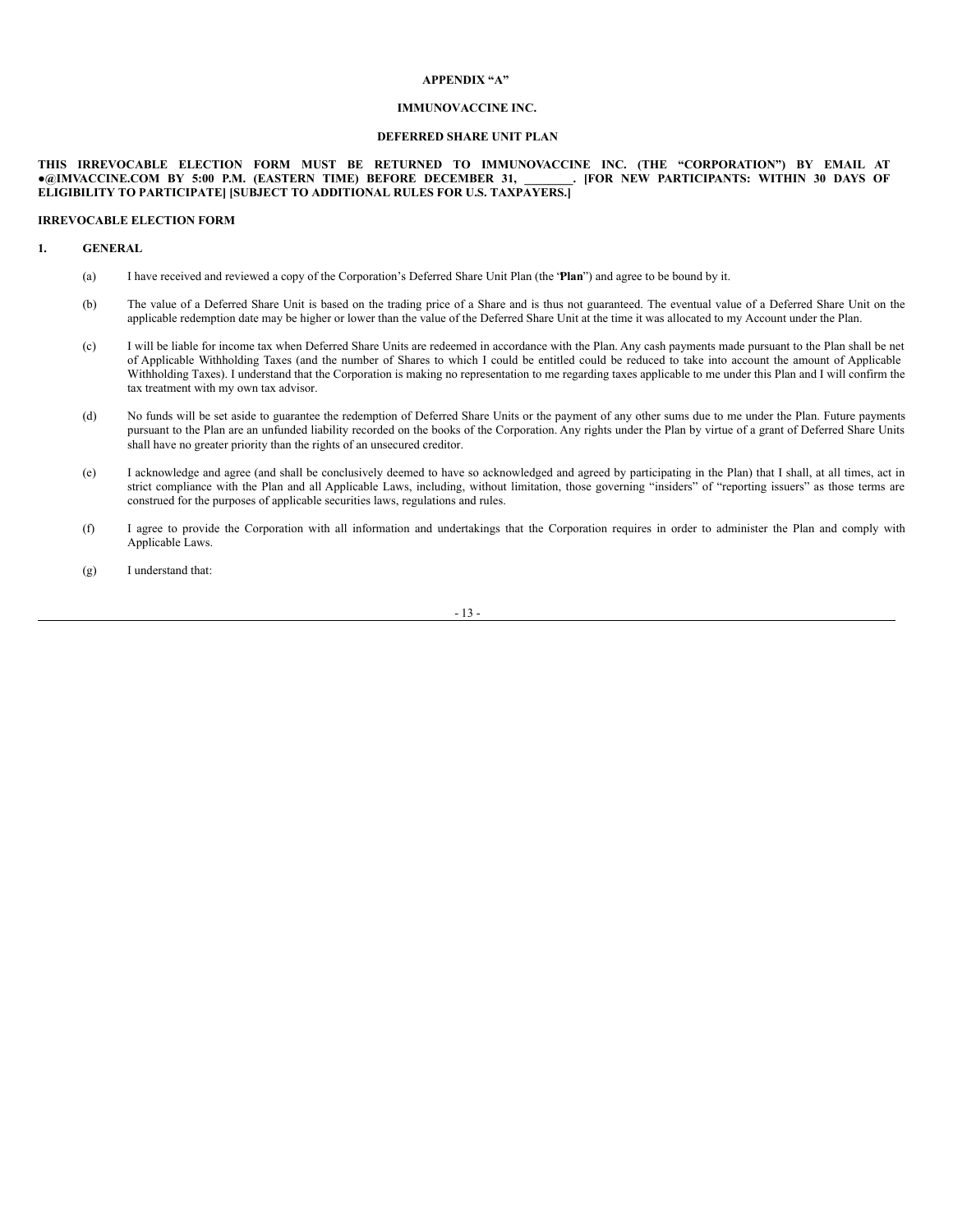- (i) All capitalized terms shall have the meanings attributed to them under the Plan;
- (ii) The redemption of Deferred Share Units must comply with applicable securities laws, including United States federal and state securities laws; and
- (iii) All cash payments, if any, will be net of any Applicable Withholding Taxes.
- (h) I, as a Director, irrevocably elect to receive \_\_\_\_\_% of my base retainer and \_\_\_\_% of any other directorship fees in Deferred Share Units for the 20\_\_\_ calendar year.

Dated this \_\_\_\_\_\_\_\_\_\_\_\_\_\_\_\_\_\_\_\_\_\_\_\_\_\_\_\_\_\_\_\_.

**Participant Signature: \_\_\_\_\_\_\_\_\_\_\_\_\_\_\_\_\_\_\_\_\_\_\_\_\_\_\_\_\_\_\_\_\_\_\_\_\_**

**Participant Name: \_\_\_\_\_\_\_\_\_\_\_\_\_\_\_\_\_\_\_\_\_\_\_\_\_\_\_\_\_\_\_\_\_\_\_\_\_**

- 14 -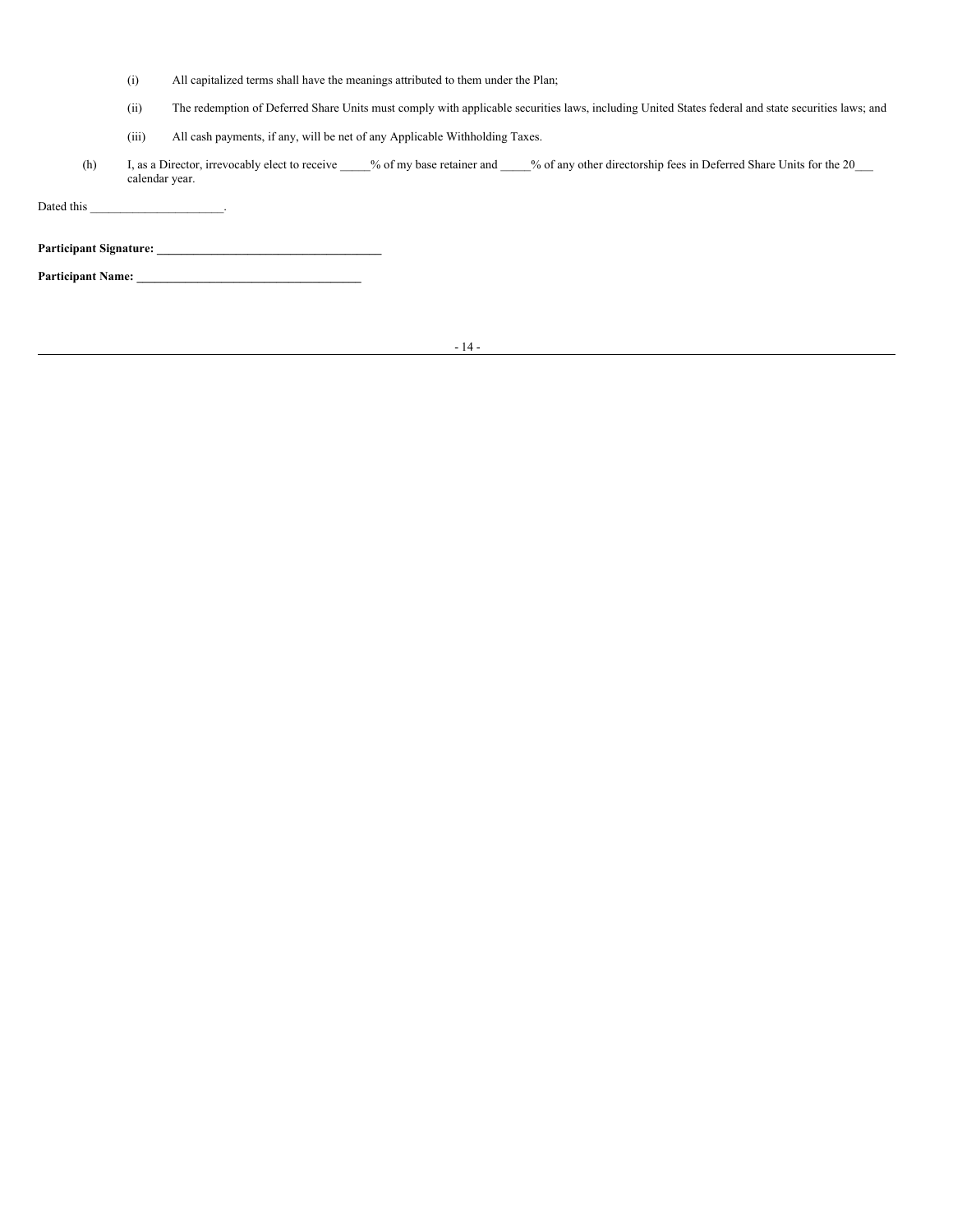# **APPENDIX "B"**

# **IMMUNOVACCINE INC.**

# **DEFERRED SHARE UNIT PLAN**

# **Plan Provisions Applicable to U.S. Taxpayers**

This Appendix "B" is an integral part of the Plan. The provisions of this Appendix "B" apply to U.S. Taxpayers notwithstanding anything to the contrary in the Plan or in any election form or award letter. Except as specifically defined in this Appendix "B", all capitalized terms used in this Appendix "B" have the meaning attributed to them in the Plan.

- 1. A U.S. Taxpayer is a Participant who (i) is subject to income taxation in the United States on the income received by his or her services as a Director or and who is not otherwise exempt from U.S. income taxation under the relevant provisions of the U.S. Internal Revenue Code of 1986, as amended (the "**Code**") or other Applicable Laws and (ii) who is not subject to income taxation in Canada under the Income Tax Act (Canada) and any similar law of a province.
- 2. It is intended that the provisions of the Plan, any election form, or any award letter (collectively referred to as the Plan for this Appendix "B") and any Deferred Share Units comply with Section 409A of the Code and the U.S. Treasury Regulations and other U.S Internal Revenue Service guidance promulgated thereunder as in effect from time to time ("Section 409A"). In the event of any ambiguity in the language of the Plan or in the operation of the Plan, the Plan shall be construed, interpreted and operated in a manner that will result in compliance with the requirements of Section 409A, to the maximum extent permitted under Applicable Laws.
- 3. All elections under Article 2 of the Plan shall be made at a time and in a form that complies with Section 409A.
- 4. Notwithstanding Article 8 of the Plan, a U.S. Taxpayer shall not select a date of redemption for payment of his or her Deferred Share Units. Instead, the payment date for any Deferred Share Units payable to a U.S. Taxpayer shall be the date that is thirty (30) days after such U.S. Taxpayer's date of Termination, unless either (a) the U.S. Taxpayer is a Specified Employee on his or her date of Termination or (b) the US. Taxpayer's Termination was due to his or her death. If the U.S. Taxpayer is a Specified Employee on his or her date of Termination and such U.S. Taxpayer's Termination did not arise by reason of his or her death, the payment date in respect of such Deferred Share Units shall be the date that is six (6) months and one day after the U.S. Taxpayer's Termination, or if earlier, within ninety (90) days after the U.S. Taxpayer's death. If the Termination occurs due to the U.S. Taxpayer's death, then payment of such Deferred Share Units shall be made within ninety (90) days of the U.S. Taxpayer's date of death. On the date of payment, the amount of money or Shares to be paid or delivered to the U.S. Taxpayer shall be determined by Section 8 of the Plan, subject to applicable tax withholdings.
- 5. For purposes of this Appendix "B", the defined term "Termination" for a U.S. Taxpayer shall mean when such U.S. Taxpayer incurs a "separation from service" under U.S. Treasury Regulation § 1.409A-1(h) from the Corporation or a Related Entity (which, for purposes of determining a Termination, shall mean a "service recipient" as defined under U.S. Treasury Regulation § 1.409A-1(h)(3)).

- 15 -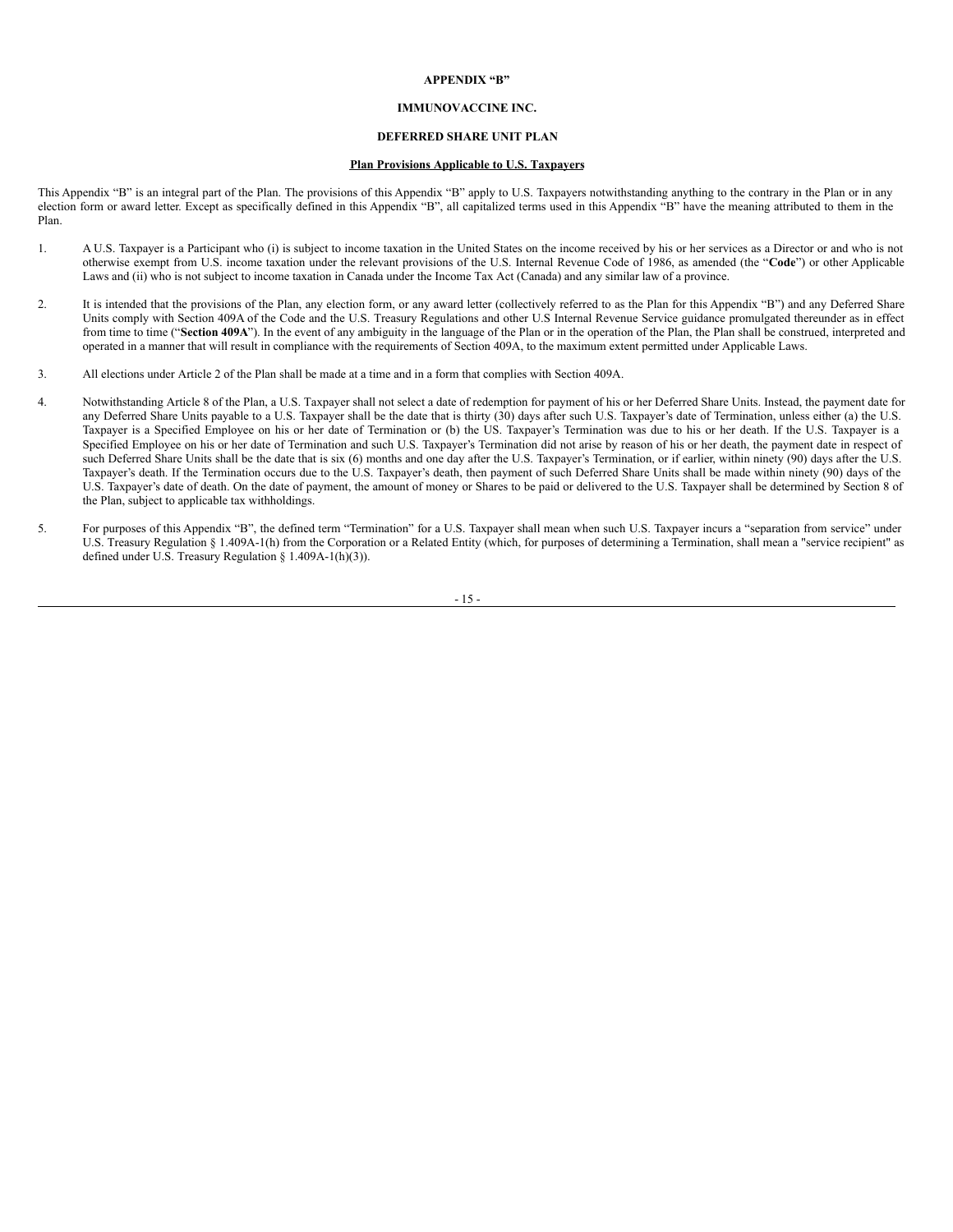- 6. The provisions of Article 7 and Article 11 shall be subject to the limitations and requirements set forth in Section 409A as to the time and form of payment of any Deferred Share Units.
- 7. Notwithstanding any other provision of this Appendix "B" or of the Plan to the contrary, neither the time nor the schedule of any payment under this Appendix "B" may be accelerated except as provided in Treas. Reg. § 1.409A-3(j)(4). In addition, under no circumstances may the time or schedule of any payment described in this Appendix "B" be subject to a further deferral except as otherwise permitted herein or required or permitted pursuant to regulations and other guidance issued pursuant to Section 409A. The U.S. Taxpayer does not have any right to make any election regarding the time or form of any payment due under this Appendix "B".
- 8. If the Corporation fails to make any distribution, either intentionally or unintentionally, at the time specified in this Appendix "B", but the payment is made later, but within the same calendar year, such distribution will be treated as made at the time specified in this Appendix "B" pursuant to Treas. Reg. § 1.409A-3(d). Additionally, the distribution will be treated as made at the time specified in this Appendix "B" in the other limited circumstances described in Treas. Reg. § 1.409A-3(d). In addition, if a distribution is not made due to a dispute with respect to such distribution, the distribution may be delayed in accordance with Treas. Reg. § 1.409A-3(g).
- 9. If any provision of the Plan or in the operation of the Plan contravenes any regulations or Treasury guidance promulgated under Section 409A of the Code or would cause the Deferred Share Units to be subject to the interest and penalties under Section 409A of the Code such provision of the Plan may, to the extent that it applies to U.S. Taxpayers, be modified, without the consent of any U.S. Taxpayer, to maintain, to the maximum extent practicable, the original intent of the applicable provision without violating the provisions of Section 409A of the Code. Notwithstanding the foregoing, neither the Corporation, nor any parent or subsidiary of the Corporation, nor any of their shareholders, directors, officers, employees, agents or representatives shall be liable to any U.S. Taxpayer or his or her heirs, beneficiaries or estate in the event any amounts accrued, due or payable under the Plan become subject to early income inclusion, additional taxes, penalties or interest as a result of the application of Section 409A.
- 10. All provisions of the Plan shall continue to apply to a U.S. Taxpayer, except to the extent that they have not been specifically modified by this Appendix "B".

- 16 -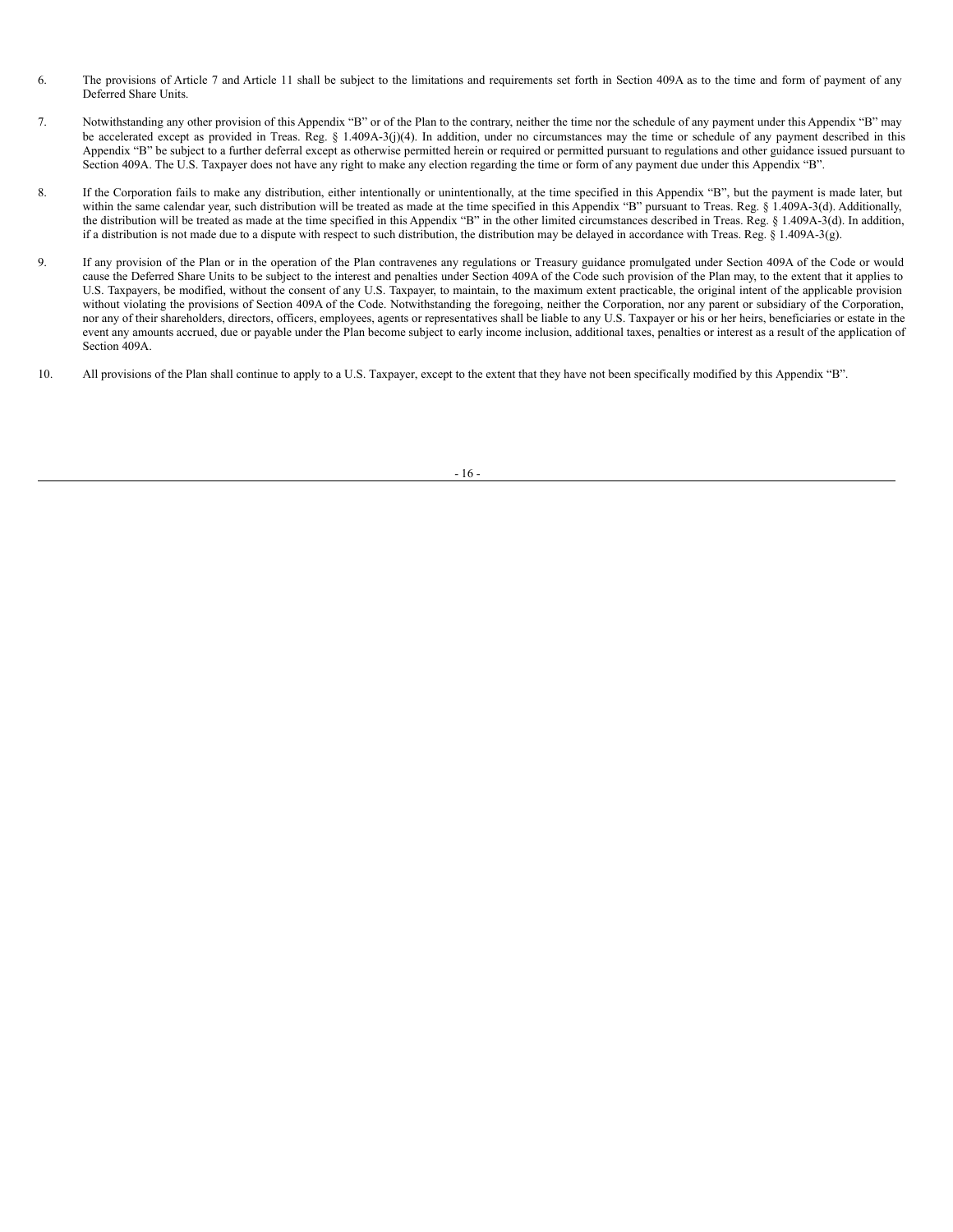McCarthy Tétrault S.E.N.C.R.L., s.r.l. 500, Grande Allée Est, 9e étage Québec, QC G1R 2J7 Canada Tel: 418-521-3000 Fax: 418-521-3099

# <span id="page-38-0"></span>mccarthy<br>tetrault

June 1, 2018

IMV Inc. 1344 Summer Street, Suite 412 Halifax, Nova Scotia B3H 0A8 Canada

Re: IMV Inc. – Registration Statement on Form S-8

Ladies and Gentlemen:

At your request, we have examined the form of Registration Statement on Form S-8 (the "**Registration Statement**") being filed by IMV Inc. (the "**Company**") with the United States Securities and Exchange Commission in connection with the registration under the United States Securities Act of 1933, as amended (the "**Act**"), of 3,437,500 common shares of the Company (the "**Option Shares**"), issuable under the Company's Amended Stock Option Plan (effective September 25, 2009, as amended) (the "**Stock Option Plan**") and of 468,750 common shares of the Company (the "**Unit Shares**", and, together with the Option Shares, the "**Shares**") issuable under the Company's Deferred Share Unit Plan (effective December 21, 2016) (the "**Share Unit Plan**", and, together with the Stock Option Plan, the "**Plans**").

For the purpose of this opinion, we have made such investigations and examined the originals, or duplicate, certified, conformed, facsimiled or photostatic copies of such corporate records, agreements, documents and other instruments and have made such other investigations as we have considered necessary or relevant for the purposes of this opinion. We have also examined originals or copies, certified or otherwise identified to our satisfaction, of such records of the Company and such agreements, certificates of public officials, certificates of officers, or other representatives of the Company, and such other documents as we have deemed necessary or appropriate as a basis for the opinion set forth herein.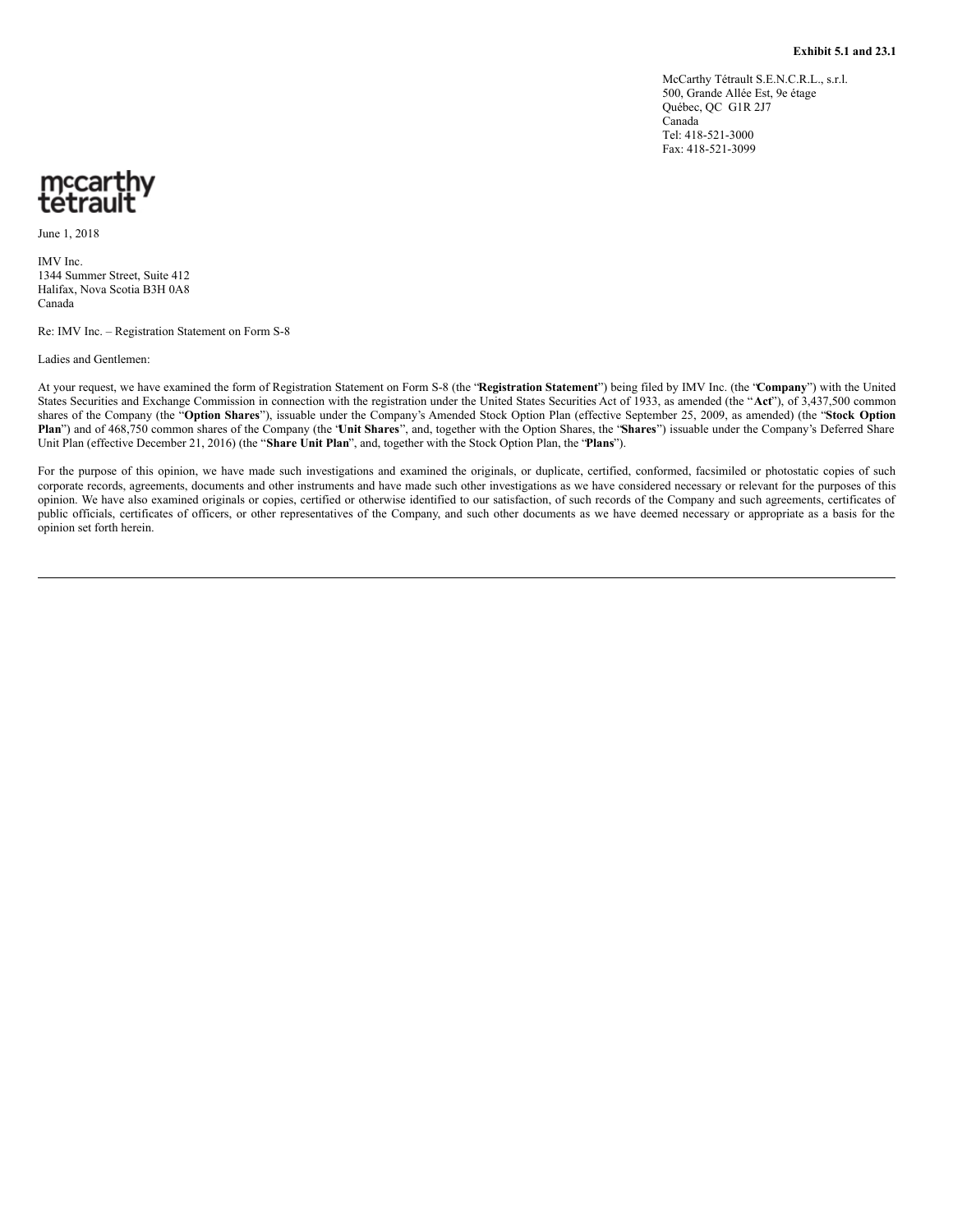In our examination, we have assumed the legal capacity of all natural persons, the genuineness of all signatures, the authenticity of all documents submitted to us as originals, the conformity to original documents of all documents submitted to us as certified, conformed, photostatic, electronic, or facsimile copies and the authenticity of the originals of such documents. In making our examination of executed documents or documents which may be executed, we have assumed that the parties thereto, other than the Company, had or will have the power, corporate or other, to enter into and perform all obligations thereunder and have also assumed the due authorization by all requisite action, corporate or other, and execution and delivery by such parties, of such documents and that such documents constitute or will constitute valid and binding obligations of the parties thereto.

In connection with our opinions expressed below, we have assumed that, at or prior to the time of the issuance of any such Shares, the authorization to issue the Shares pursuant to the Plans will not have been modified or rescinded by the Board of Directors of the Company and there will not have occurred any change in law affecting the validity or enforceability of such issuance of Shares. We have also assumed that neither the issuance of the Shares, nor the compliance by the Company with the terms of the Plans, will violate any applicable federal, provincial or state law or will result in a violation of any provision of any instrument or agreement then binding upon the Company or any restriction imposed by any court or governmental body having jurisdiction over the Company.

This opinion is limited to the laws of Canada. We do not express any opinion on any laws other than the laws of Canada.

Based upon and subject to the foregoing, as of the date hereof, we are of the opinion that (i) the Option Shares will, at the time of their issuance upon the due and proper exercise of options granted under the Stock Option Plan in accordance with the terms of the Stock Option Plan, be validly issued and outstanding as fully paid and nonassessable common shares of the Company, and (ii) the Unit Shares will, at the time of their issuance upon the settlement of duly and properly vested restricted share units granted under the Share Unit Plan in accordance with the terms of the Share Unit Plan, be validly issued and outstanding as fully paid and non-assessable common shares of the Company.

We consent to the use of this opinion as an exhibit to the Registration Statement. In giving this consent, we do not thereby admit that we are in the category of persons whose consent is required under the Act or the rules and regulations promulgated thereunder.

This opinion is expressed as of the date hereof unless otherwise expressly stated, and we disclaim any undertaking to advise you of any subsequent changes of the facts stated or assumed herein or any subsequent changes in the laws of Canada.

This opinion is provided solely for the benefit of the addressee of this opinion in connection with the filing of the Registration Statement. This opinion may not be relied upon by anyone else or used for any other purpose without our prior written consent.

Yours truly,

/s/ McCarthy Tétrault LLP